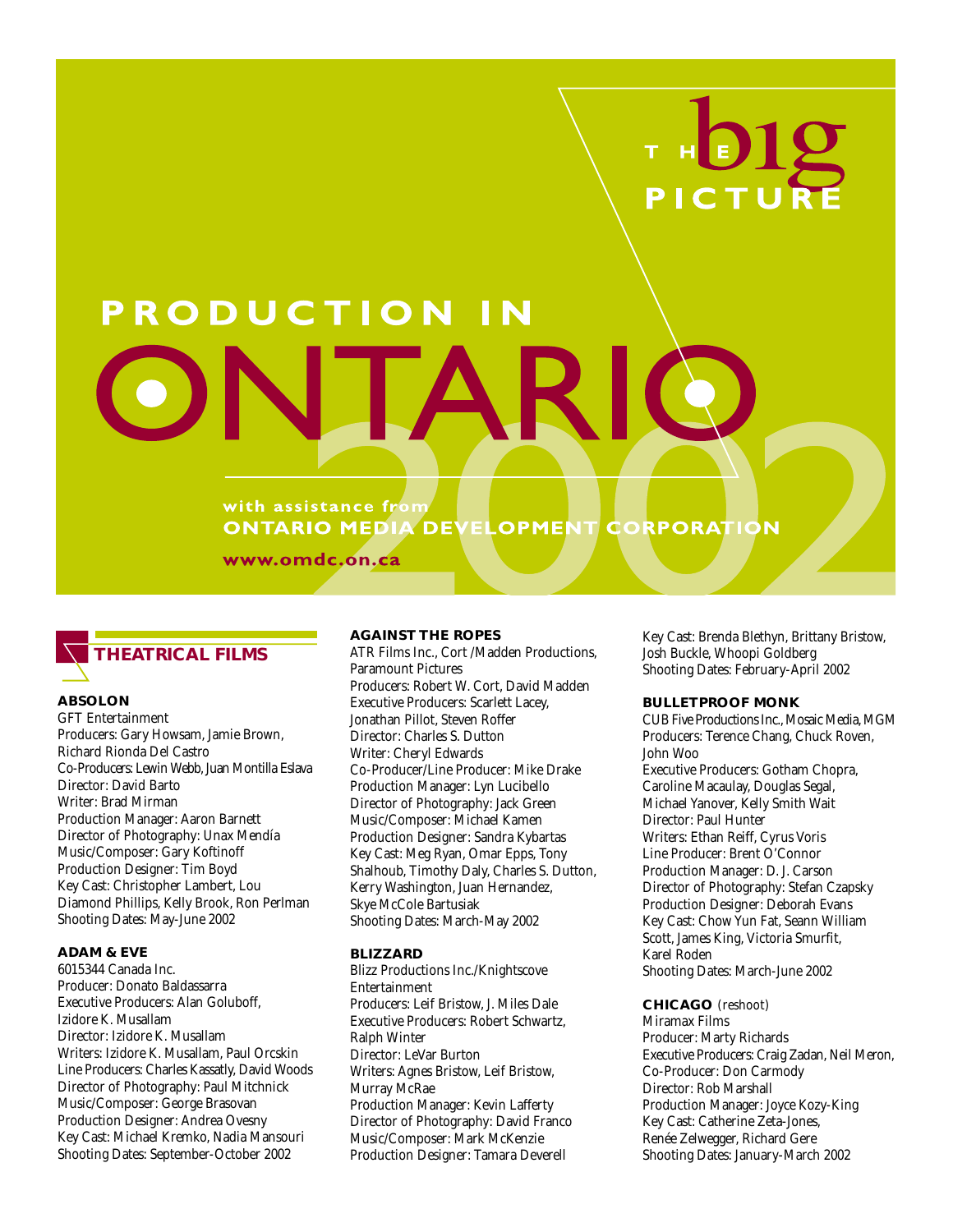# **COLD CREEK MANOR**

(aka DEVIL'S THROAT) Cold Creek Manor Productions, Walt Disney Pictures Producers: Mike Figgis, Annie Stewart Executive Producers: Richard Jefferies, Lata Ryan Director: Mike Figgis Writer: Richard Jefferies Production Manager: Brian Campbell Director of Photography: Declan Quinn Production Designer: Leslie Dilley Key Cast: Dennis Quaid, Sharon Stone, Stephen Dorff, Juliette Lewis, Christopher Plummer Shooting Dates: August-November 2002

# **CRIME SPREE**

GFT Entertainment, Hannibal Pictures Producers: Gary Howsam, Jamie Brown, Richard Rionda Del Castro Co-Producers: Lewin Webb, Juan Montilla Eslava Director/Writer: Brad Mirman Production Manager: Ted Miller Director of Photography: Derek Rogers Music/Composer: Rupert Gregson-Williams Production Designer: Gordon Barnes Key Cast: Gérard Depardieu, Harvey Keitel, Johnny Hallyday, Renaud, Abe Vigoda, Sean Lawrence Shooting Dates: May-June 2002

# **DEEP SEA**

SimEx Santa's Late Inc. Producer: Richard Needham Executive Producer/Director/Writer: Michael Needham Production Managers: Kevin Dennis, Brad Wiseman Production Designer: Minos Lam Key Cast: Michael Needham Shooting Dates: February 2001-July 2002

#### **DOULIKE2WATCH**

On the Down Low Productions Inc. Producer: David Dean Director: Josh Levy Key Cast: Troy Mundle, Merle Newell, Nina Arsenault, Paul J. Deboy, Daryn Jones, Wes Williams, James Collins Shooting Dates: March 2002

#### **EATING THE BONES**

Eating the Bones Productions Inc, Hungry Eyes/Film Food Inc. Producer: Jen Holness Executive Producer: Chris Zimmer Associate Producer: Eric Jordan Director: David Sutherland Production Manager: Allan Levine Director of Photography: Arthur Cooper Key Cast: Hill Harper, Nayokah Marlyne, Mark Taylor, Kai Soremekun, Jennifer Baxter, Karen Robinson Shooting Dates: November-December 2002

## **FOOLPROOF**

Foolproof Productions Inc., an Alliance Atlantis Company Producers: Seaton Maclean, Bill House Executive Producer: Atom Egoyan, Peter Sussman Director/Writer: William Phillips Co-Producer: Colin Brunton Director of Photography: Derek Rogers Production Designer: Stephen Roloff Key Cast: Ryan Reynolds, Kristin Booth, Joris Jarsky, David Suchet Shooting Dates: November 2002-January 2003

#### **GODSEND**

Lion's Gate Films Production, 2929 Productions, Artists Production Group Producers: Michael Paseornek, Cathy Schulman Executive Producers: Eric Kopeloff, Todd Wagner, Mark Cuban, Mark Canton Co-Producer: Steve Mitchell Director: Nick Hamm Writers: Mark Bomback Line Producer: Ron Ortiz Production Manager: Ted Miller Director of Photography: Kramer Morgenthau Production Designer: Doug Kraner Key Cast: Robert De Niro, Greg Kinnear, Rebecca Romijn Stamos Shooting Dates: November-December 2002

#### **HERO,THE**

Times Movies of India Producer: Keshu Ramsay Executive Producer: Praveen Shah Director: Anil Sharma Writer: Shakitaman Line Producer/ Production Manager: Ganesh Nankoosingh Director of Photography: Kabir Lal Key Cast: Sonny Deole, Preiti Zinta, Kabir Bedi Shooting Dates: March 2002

#### **HIGHWAYMEN,THE**

Joshmax Production Services Ltd, New Line Cinema Producers: Bradley Jenkel, Carroll Kemp, Mike Marcus Executive Producer: Tim Van Relim Director: Robert Harmon Production Manager: Kevin Lafferty Director of Photography: Rene Ohashi Production Designer: Paul Austerberry Key Cast: James Caviezel, Rhona Mitra, Frankie Faison, Colm Feore Shooting Dates: August-October 2002

#### **HOLLYWOOD NORTH**

Tri Muse Entertainment, New North **Productions** Producer: John Gillespie Executive Producers: Mark Thomas, Gary Smith Co-Producer/Writer: Tony Johnston Associate Producer: Paul Weber Director: Peter O'Brian Production Manager: Brad Clark Director of Photography: Barry Stone Key Cast: Alan Bates, Mathew Modine, Jennifer Tilly, Deborah Unger, John Neville Shooting Dates: September-October 2002

#### **HONEY**

Clinton Street Y Productions Inc., Marc Platt Productions, Universal Pictures Producers: Andre Harrell, Marc E. Platt Executive Producer: Billy Higgins Director: Billie Woodruff Writers: Kate Lanier, Susannah Grant, Alonzo Brown, Kim Watson Production Manager: Dennis Chapman Director of Photography: John R. Leonetti Production Designer: Jasna Stefanovich Key Cast: Jessica Alba, Lil' Romeo, Mekhi Phifer, Lonette McKee Shooting Dates: September-November 2002

#### **HOW TO DEAL**

Deal Pictures Ltd., New Line Cinema Producers: Erica Huggins, Scott Kroof Executive Producers: Red Field, William Teitler, Chris Van Allsburg Director: Clare Kilner Writers: Neena Beber, Heidi Ferrer Co-Producer /Production Manager: Mathew Hart Director of Photography: Eric Alan Edwards Production Designer: Dan Davis Key Cast: Mandy Moore, Allison Janney, Alexandra Holden, Peter Gallagher, Trent Ford, Dylan Baker, Mackenzie Astin, Mary Catherine Garrison, Connie Ray Shooting Dates: June-August 2002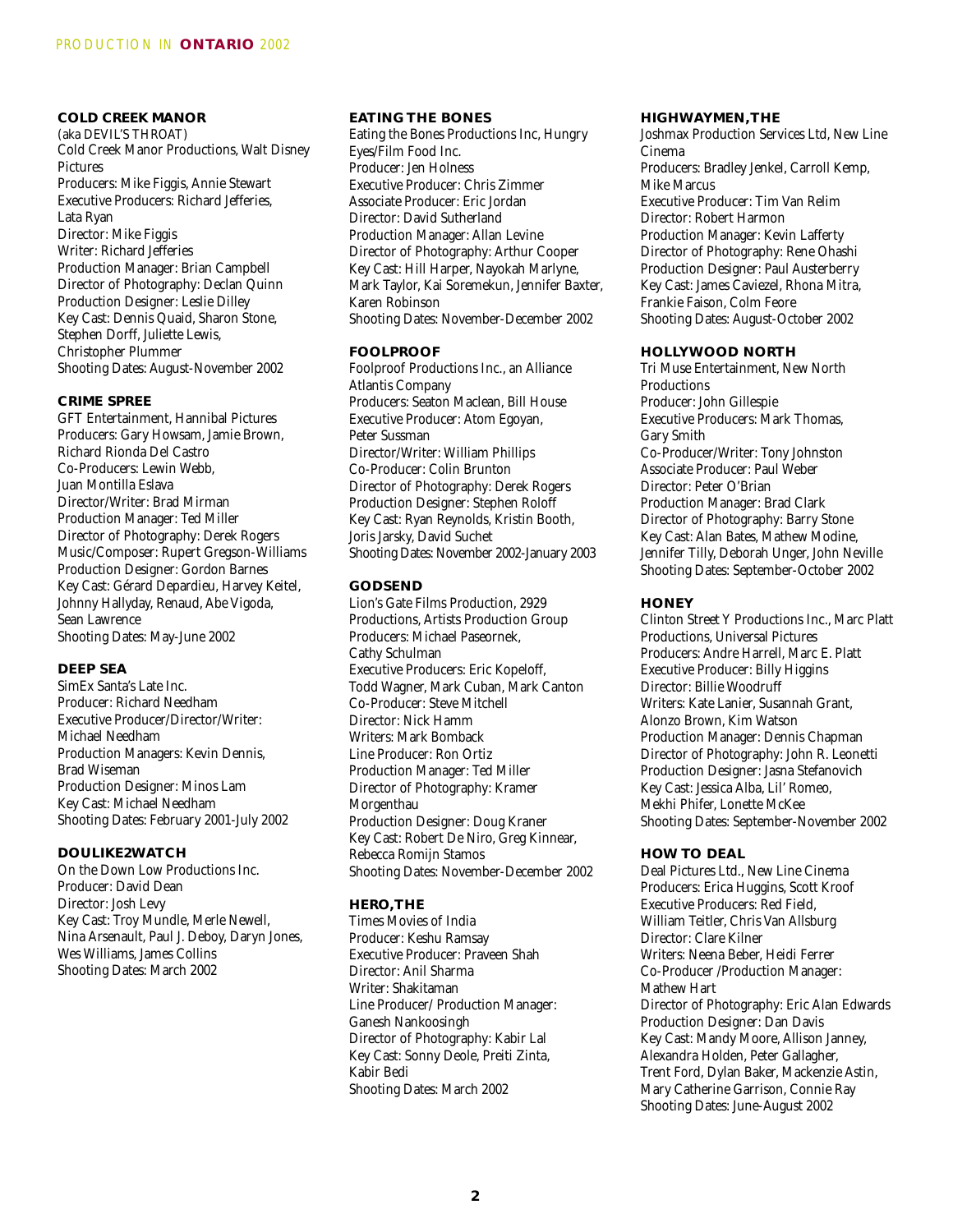# **HOW TO LOSE A GUY IN 10 DAYS**

Paramount Pictures Producers: Robert Evans, Christine Forsyth-Peters, Lynda Obst Executive Producer: Richard Vane Director: Donald Petrie Writers: Kristen Buckley, Ellen Simon, Burr Steers Production Manager: Jim Powers Director of Photography: John Bailey Production Designer: Thérèse DePrez Key Cast: Kate Hudson, Mathew McConaughey, Bebe Neuwirth, Michael Michelle, Adam Goldberg, Shalom Harlow Shooting Dates: July-August 2002

# **LIMIT,THE**

GFT Entertainment Producers: Gary Howsam, Lewin Webb, Jamie Brown Director: Lewin Webb Writer: Matt Holland Production Manager: Lesley Meyers Director of Photography: Curtis Peterson Production Designer: Tim Boyd Key Cast: Lauren Bacall, Claire Forlani, Henry Czerny, Pete Postlewaite Shooting Dates: October-November 2002

#### **LUCK**

The Film Farm Producers: Simone Urdl, Jennifer Weiss Executive Producers: Daniel Iron, Atom Egoyan, Susan Cavan Director/Writer: Peter Wellington Production Manager: Stephen Traynor Director of Photography: Luc Montpellier Music/Composer: Melissa Auf Der Maur, James Iha Production Designer: Kathleen Climie Key Cast: Luke Kirby, Sarah Polley, Jed Rees, Noam Jenkins, Sergio Di Zio, Randy Hughson, Fiona Reid, Peter MacNeill Shooting Dates: May-June 2002

# **MARION BRIDGE**

2010349 Ontario Inc. Producers: Jennifer Kawaja, Julia Sereny, Bill Niven Director: Weibke Von Carolsfeld Writer: Daniel MacIvor Production Manager: Craig Cameron Director of Photography: Stefan Ivanov Production Designer: Bill Fleming Key Cast: Molly Parker Shooting Dates: April-May 2002

#### **MY BABY'S MAMA**

Brillstein-Grey Entertainment, Immortal Entertainment, Miramax Films Producers: Eddie Griffin, Happy Walters, Matt Weaver Executive Producers: Peter Safran, Karen Koch Co-Producers: Damon "Coke" Daniels, Scott Nemes Director: Cheryl Dunye Writers: Damon "Coke" Daniels, Eddie Griffin Line Producer: Karen Koch Production Manager: Nan Skiba Director of Photography: Glen MacPherson Production Designer: Andrea Stanley Key Cast: Eddie Griffin, Anthony Anderson, Michael Imperoli, Method Man, Tom "Tiny" Lister Jr., Paula Jai Parker Shooting Dates: September-October 2002

# **MYSTERY GALINDEZ,THE**

Tornasol Films, Shaftesbury Films Executive Producer: Mariela Besuievsky Director: Gerardo Herrero Line Producer José Gomez Production Manager: Mary Petryshyn Director of Photography: Alfredo Mayo Production Designers: Luis Valles Calvo, Paolo Ridolfi Key Cast: Harvey Keitel, Saffron Burrows Shooting Dates: September 2002

#### **NOTHING**

49TH Parallel Films Inc, Alliance Atlantis Motion Pictures Co-Executive Producers: Steve Hoban, Noah Segal Director: Vincenzo Natali Writers: Andrew Lowery, Andrew Miller Line Producer /Production Manager: Paula Devonshire Director of Photography: Derek Rogers Production Designer: Jasna Stefanovich Key Cast: David Hewlett, Andrew Miller, Gordon Pinsent, Marie-Josée Croze Shooting Dates: July-August 2002

#### **PAPER SCISSORS STONE**

Paper Pictures Inc., 49th Parallel, Studio Eight Productions Ltd, Emily Gray Productions Producers: Mathew Metcalfe, Suzanne Berger Executive Producers: Alex Brown, Chris Brown, Noah Segal, Steve Hoban Associate Producer: Anna M. Stuart Director/Writer: Jesse Warn Production Manager: Chris Foss Director of Photography: Aaron Morton Music/Composer: Mathew Fletcher Production Designer: Peter Cosco Key Cast: Jay Baruchel, Brendan Fehr, Vanessa Guy, Ian McShane, Rena Owen, Adrian Paul, Carly Pope Shooting Dates: May-June 2002

#### **REPUBLIC OF LOVE**

Triptych Media and Dan Films Producers: Anna Stratton, Julie Baines Co-Producer: Mehernaz Lentin Director: Deepa Mehta Writers: Deepa Mehta, Esta Spaulding Line Producer: Claire Welland Director of Photography: Douglas Koch Music/Composer: Talvin Singh Production Designer: Sandra Kybartas Key Cast: Bruce Greenwood, Emilia Fox Shooting Dates: November-December 2002

# **RHINOCEROUS EYES**

Rhino Eyes Inc., Madstone Films Producers: Daniel Fathers, Tom Grueberg, Eve Kolodner Executive Producer: Chip Seelig Co-Producers: Daniel Hill, Jessica Levin Director/Writer: Aaron Woodley Production Manager: Amber Kesteven Key Cast: Michael Pitt, Paige Turco, Gale Harold, Matt Servitto, Jim Allodi, Victor Ertmanis, Nadia Litz Shooting Dates: June-July 2002

#### **SKULLS 3**

Universal Home Entertainment, Original Film, Newmarket Capital Producer/Director: Miles Dale Executive Producer: Neil Moritz Writer: Joe Johnson Line Producer/ Production Manager: Chris Danton Director of Photography: David Makin Production Designer: Gordon Barnes Key Cast: Claire Kramer, Bryce Johnson, Steve Braun, Barry Bostwick Shooting Dates: November-December 2002

#### **TRIBULATION FORCE: LEFT BEHIND II**

Cloud Ten Productions, Trib Force Productions Inc., Namesake Entertainment Producers: Nicholas D. Tabarrok, A. Van Heerden Executive Producers: Peter Lalonde, Paul Lalonde Director: Bill Corcoran Writers: Pamela Wallace, John Patus Production Manager: James Mou Director of Photography: Michael Storey Production Designer: Harold Thrasher Key Cast: Kirk Cameron, Brad Johnson, Cindy Gomez, Clarence Gilyard Jr., Gordon Currie Shooting Dates: May-June 2002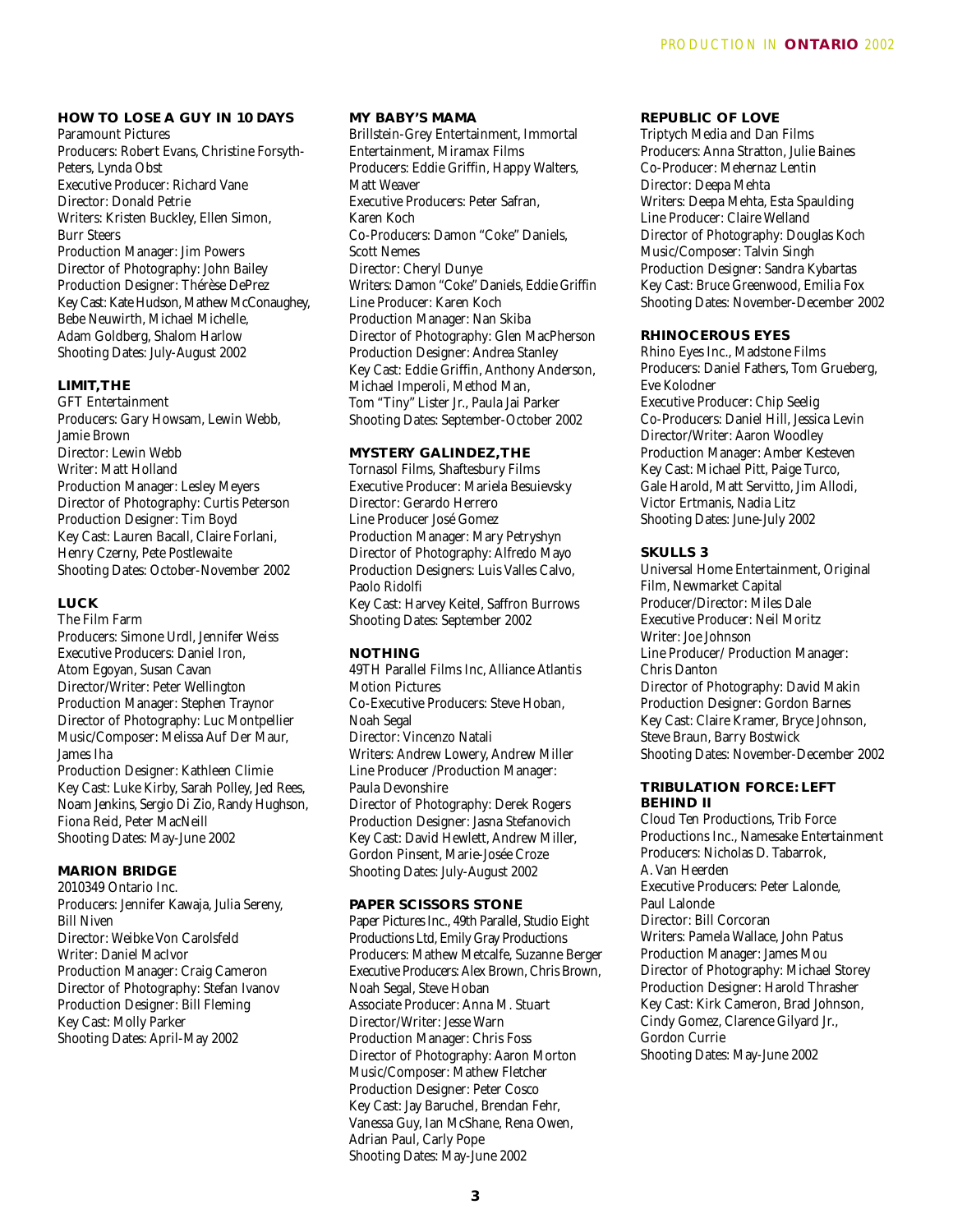#### **WEDDING PARTY**

(aka TIL DEATH DO US PART) Franchise Pictures Inc., Warner Bros. Pictures, Til Death Inc. Producers: Bill Gerber, Elie Samaha, Joel Simon, Bill Todman Jr. Executive Producer: David Coastsworth, Andrew Stevens Director: Andrew Fleming Writers: Terry Doddand, Andrew Fleming, Jeff Hammond, Nat Mauldin, Ed Solomon, Peter Tolan Production Manager: Whitney Brown Director of Photography: Alexander Gruszyski Production Designer: Andre McAlpine Key Cast: Albert Brooks, Michael Douglas, Ryan Reynolds, Lindsay Sloane, Chang Tseng, Candice Bergen Shooting Dates: July-October 2002

### **WRONG TURN**

Summit Entertainment, Constantin Film Development Inc., Stan Winston Studios, DCP Wrong Turn Productions Producers: Stan Winston, Brian Gilbert Executive Producers: Erik Feig, Robert Kulzer, Don Carmody Director: Rob Schmidt Writer: Alan B. McElroy Production Manager: Deb LeFaive Director of Photography: John S. Bartley Music/Composer: Elia Cmiral Production Designer: Alicia Keywan Key Cast: Eliza Dushku, Jeremy Sisto, Emmanuelle Chriqui, Desmond Harrrington, Lindy Booth, Kevin Zegers Shooting Dates: August-October 2002



#### **GREAT ANGLO-BOER WAR:THE CANADIAN EXPERIENCE,THE**

Goldi Productions Ltd. Director/Director of Photography: John Goldi Writers: Joan Goldi, John Goldi Production Designer: Joan Goldi Key Cast: Linden MacIntyre Shooting Dates: March 2000-February 2002

# **HEMINGWAY vs. CALLAGHAN**

Shaftesbury Films for CBC Supervising Producer: Jan Peter Meyboom Executive Producer: Christina Jennings Director: Michael DeCarlo Co-Producers: Scott Garvie, Laura Harbin Writer: Malcolm MacRury Production Manager: Manny Danelon Director of Photography: Luc Montpellier Production Designer: Paul Ames Key Cast: Vincent Walsh, Robin Dunne, Kristen Holden-Reid, Maury Chaykin,

Carly Pope, Gordon Pinsent, Sean McCann, Len Cariou, Michael Ironside Shooting Dates: October-December 2002

#### **MASTER SPY:THE ROBERT HANSSEN STORY**

Fox Television Pictures, Georgetown Productions LP for CBS Producers: Kay Hoffman Executive Producer/Director: Lawrence Schiller Writer: Norman Mailer Line Producer/Production Manager: Chris Danton Director of Photography: Alan Caso Music/Composer: Lawrence Rosenthal Production Designer: Michael Baugh Key Cast: William Hurt, Mary-Louise Parker, David Strathairn, Ron Silver, Aaron Michael Lacey, Peter Boyle, Wayne Knight Shooting Dates: July-September 2002



# **AMERICA'S PRINCE:THE JFK JR. STORY**

America's Prince Productions Ltd., TVM for Fox Television Producers: Greg Copeland, Jon Maas Executive Producer: Bonnie Raskin Director: Eric Laneuville Production Manager: Sandie Periera Production Designer: Lindsey Hermer-Bell Key Cast: Kris Polaha, Portia de Rossi, Jacqueline Bisset, Tara Chocol, Rob Smith, Kristen Bishopric Shooting Dates: September-October 2002

# **BIG SPENDER**

Equinox Entertainment Executive Producer: Carlo Liconti Director: Paul Schneider Writer: Alan Hines Production Manager: Charles Braive Director of Photography: Bill Wong Music/Composer: Lou Pomanti Production Designer: Anthony Greco Key Cast: Casper Van Dien, Graham Greene, Tara Spencer-Nairn Shooting Dates: August-September 2002

# **CHASING CAIN: FACE**

Indian Grove Productions, Muse Entertainment Enterprises, Salter Street Films International for CBS Producer: Bernard Zukerman Executive Producer: Michael Prupas Director: Jerry Ciccoritti Writer: Andrew Rai Berzins Supervising Producer: Frank Siracusa Production Manager: Thom Pretak

Director of Photography: Gerald Packer Production Designer: Rocco Matteo Key Cast: Peter Outerbridge, Alberta Watson, Karen LeBlanc, Jonas Chernick Shooting Dates: July 2002

#### **CHEETAH GIRLS,THE**

The Disney Channel Producer: Jacqueline George Executive Producers: Debra Martin Chase, Whitney Houston Consulting Producer: Cheryl Hill Director: Oz Scott Writer: Alison Taylor Production Manager: Carmen Arndt Director of Photography: Derek Underschultz Production Designer: Rocco Matteo Key Cast: Lynn Whitfield, Raven Symoné, Adrienne Bailon, Kiely Williams, Sabrina Bryan Shooting Dates: October-November 2002

# **CHRISTMAS VISITOR, A**

Christmas Visitor Productions Inc., Cypress Point Productions for The Hallmark Channel Producers: Frank Siracusa, Christopher Leitch, Paul Goldman Executive Producer: Gerry Abrams Director: Christopher Leitch Writers: George Samerjan, David Saperstein Production Manager: Thom Pretak Director of Photography: Ron Orieux Music/Composer: Charles Bernstein Production Designer: Eric Fraser Key Cast: Meredith Baxter, William Devane Shooting Dates: October 2002

# **COAST TO COAST**

Dufferin Gate Productions for Showtime Networks Inc. Executive Producers: Robert Waltzer, Gerald Leider Director: Paul Mazursky Writer: Frederic Raphael Line Producer: Michael Levine Production Manager: Ted Miller Director of Photography: Jean Lépine Production Designer: Tamara Deverell Key Cast: Selma Blair, Judy Davis, Richard Dreyfuss, Saul Rubinek, Maximilian Schell Shooting Dates: August-September 2002

# **COWBOYS AND INDIANS:THE J. J. HARPER STORY**

20164989 Ontario Ltd. Producer: Eric Jordan Director: Norma Bailey Production Manager: Juliette Hagopian Director of Photography: David Frazee Music/Composer: Randolf Peters Key Cast: Adam Beach, Corrie Graham, Garry Eric Schweig Shooting Dates: November-December 2002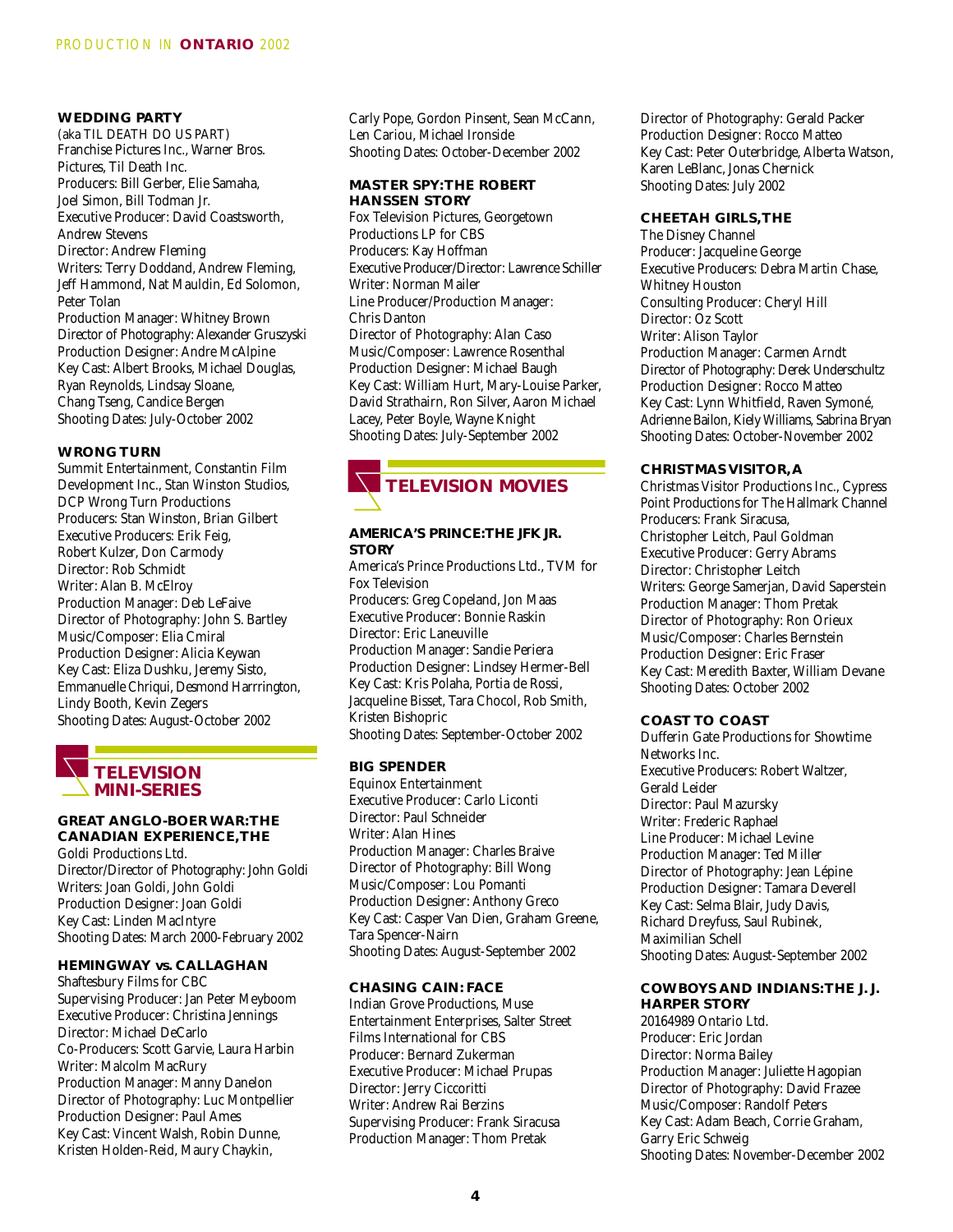#### **CONTROL FACTOR**

Amber Light Films Inc., Kinetic Pictures for The Sci-Fi Channel Executive Producers: Chuck Simon, Nelson McCormick Directors: Various Writer: John Dombrow Producer /Production Manager: Derek Rappaport Director of Photography: Rudolf Blahacek Music/Composer: Peter Kanizer Production Designer: Ed Hanna Key Cast: Adam Baldwin, Elizabeth Berkley, Tony Todd, David Ferry Shooting Dates: June-July 2002

# **CROWN HEIGHTS**

Dufferin Gate Productions for Showtime Networks Inc. Producer/Director: Jeremy Kagan Line Producer: Brian Frankish Production Manager: Andrea Boyd Director of Photography: Rudolf Blahacek Music/Composer: Aaron Zigman Production Designer: Gordon Barnes Key Cast: Mario Van Peebles, Howie Mandell, Jeremy Blackman, Dequan Henderson Shooting Dates: July-August 2002

#### **DEACONS FOR DEFENCE**

Dufferin Gate Productions for Showtime Networks Inc. Producer: Nick Grillo Executive Producer: Robert Rehme Director: Bill Duke Writer: Frank Military Line Producer: Mark Little Production Manager: Avi Federgreen Director of Photography: Ron Stannett Production Designer: Peter Emmink Key Cast: Ossie Davis, Johnathan Silverman, Forest Whittaker Shooting Dates: September-October 2002

#### **DEATHLANDS: HOMEWARD BOUND**

Amber Light Films Inc., Kinetic Pictures for The Sci-Fi Channel Producer: Derek Rappaport Executive Producers: Chet Fenster, Joshua Butler Director: Joshua Butler Writers: James Axler, Gabrielle G. Stanton, Harry Werksman Production Manager: Rita Picard Director of Photography: Bruce Worrall Music/Composer: Christopher Lennertz Production Designer: Ed Hanna Key Cast: Vincent Spano, Jenya Lano, Traci Lords, Cliff Saunders, Colin Fox Shooting Dates: October 2002

#### **DETENTION**

GFT Entertainment for Nu Image Producer: Gary Howsam Executive Producers: Avi Lerner, Jack Gilardi Jr. Co-Producer: Lewin Webb Director: Sidney J. Furie Writer: John Sheppard Line Producer/ Production Manager: Dean Perlmutter Director of Photography: Curtis Peterson Music/Composer: Amin Bhatia Key Cast: Dolph Lundgren, Eric Cabral, Chris Collins Shooting Dates: July-August 2002

# **DO OR DIE**

Amber Light Films Inc., Kinetic Pictures for The Sci-Fi Channel Producer: Derek Rappaport Executive Producer/Director/Writer: David Jackson Director of Photography: Rudolf Blahacek Music/Composer: Frederic Talgurn Production Designer: Ed Hanna Key Cast: Polly Shannon, Guylaine St. Onge, Nigel Bennett, Shawn Doyle Shooting Dates: May-June 2002

# **DRUMMER BOY**

Drummerboy Film Inc. Producers: David Dawson, David Jensen Executive Producer: Cameron Watson Director/Writer: David Dawson Line Producer: Marlaise Cahill Director of Photography: Robert MacDonald Production Designer: David Dawson Key Cast: Dominic Zamprogna, Timm Zemanek, Kathleen Munroe, Kaime Sherman, David Deveau Shooting Dates: July-August 2002

# **ELOISE**

Handmade Films for ABC Producers: Chris Sacani, Tom Adelman Executive Producers: Patrick Meeham, Denise DiNovi Director: Kevin Lima Writer: Janet Brownell Production Manager: Shauna Jamison Director of Photography: James Chressanthis Production Designer: Tamara Deverell Key Cast: Julie Andrews, Sofia Vassilieve Shooting Dates: November 2002-February 2003

## **ELOISE AT CHRISTMAS TIME**

Handmade Films for ABC Producers: Chris Sacani, Tom Adelman Executive Producers: Patrick Meehan, Denise DiNovi Director: Kevin Lima Writer: Elizabeth Chandler Production Manager: Shauna Jamison Director of Photography: James Chressanthis Production Designer: Tamara Deverell Key Cast: Julie Andrews, Sofia Vassilieva Shooting Dates: November 2002-February 2003

#### **ENCRIPT**

Amber Light Films Inc., Kinetic Pictures for The Sci-Fi Channel Producer: Derek Rappaport Executive Producers: Marcie Gross, Ann Weston Director: Oscar Costa Writer: Richard Taylor Production Manager: Rita Picard Director of Photography: Michael Galbraith Production Designer: M. Lynch Key Cast: Grant Thew, Vivian Wu Shooting Dates: November 2002

# **FALLEN ANGEL**

Hallmark Hall of Fame for CBS Producer: Anne Hopkins Co-Producer: Lynn Raynor Director: Michael Switzer Writer: Donald Snyder Production Manager: Mary Pantelidis Director of Photography: William Wages Production Designer: T. Crowley Key Cast: Gary Sinise, Joely Richardson, Jordy Benatar, Gordon Pinsent Shooting Dates: November-December 2002

# **FAST FOOD HIGH**

(aka BURGER HIGH) Burger High Productions Inc., Accent Entertainment, Cambium Catalyst Entertainment for CTV Producer: Paul Brown Executive Producers: Susan Cavan, Nancy Chapelle Director: Nisha Ganatra Writer: Tassie Cameron Line Producer/ Production Manager: Carolynne Bell Director of Photography: David Makin Production Designer: Marian Wihak Key Cast: Alison Pill, Sarah Gordon, John White, Andrea Lui, Joe Dinicol, Kyle Schmid Shooting Dates: July-August 2002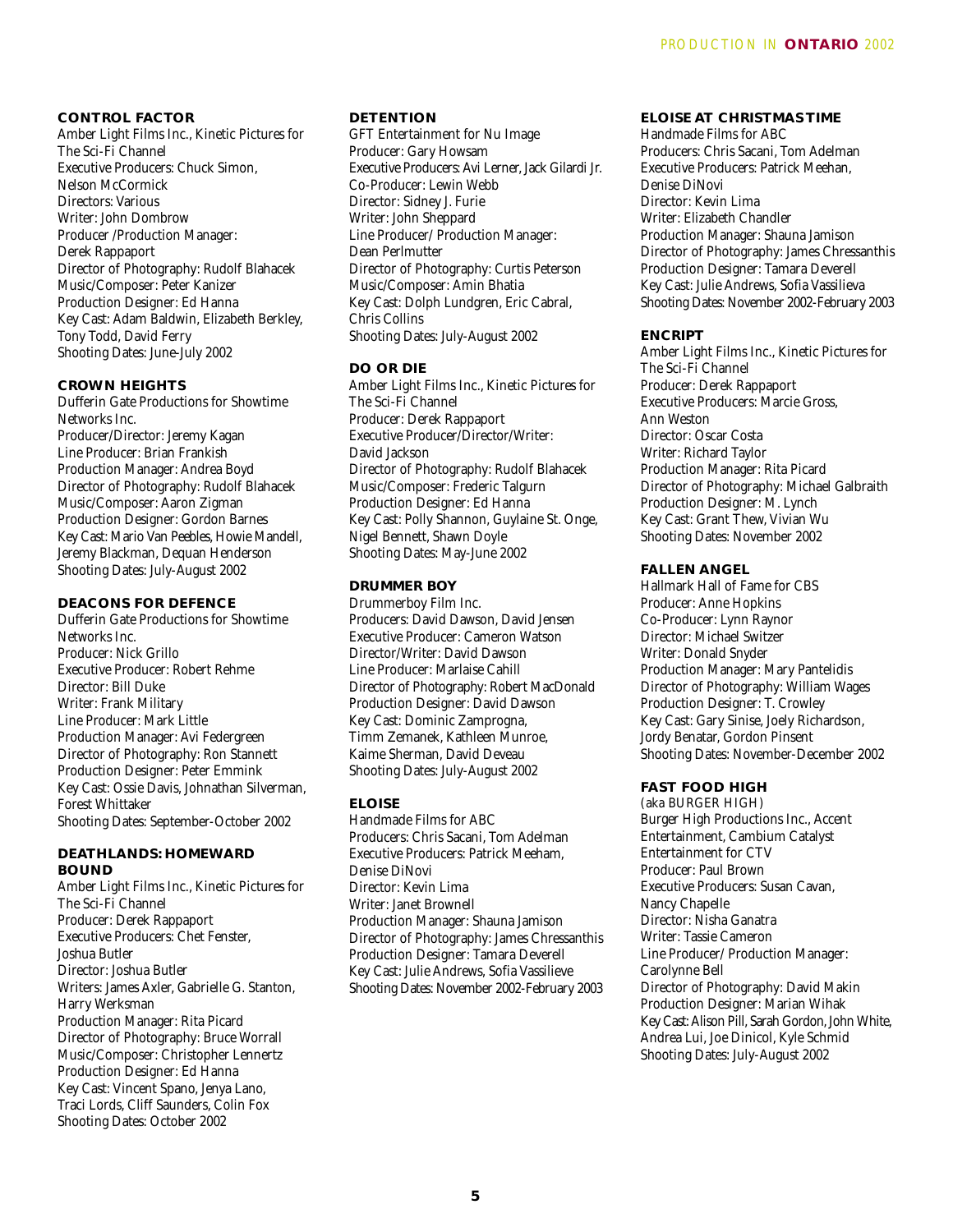## **GILDA RADNER: IT'S ALWAYS SOMETHING**

JBFL (GILDA) Productions Inc., Jaffe Braunstein Films for ABC Producers: Janet Brownell, Clara George Executive Producers: Howard Braunstein, Ernest Chambers, Merv Griffin, Michael Jaffe, A. D. Oppenheim Director: Duane Clark Writer: Janet Brownell Production Manager: Carmen Arndt Director of Photography: Derick V. Underschultz Music/Composer: David E. Russo Production Designer: Carol Spier Key Cast: Jamie Gertz, Tom Rooney, George Wyner, Eric Siegel, John Viener, Patrick Fischler, Marcia Bennett Shooting Dates: January-February 2002

# **GISELLA PERL STORY,THE**

Dufferin Gate Productions for Showtime Networks Inc. Executive Producers: Gerald W. Abrams, Edward Wessex, Marianne Moloney Director: Joesph Sargent Writer: Anne Meredith Line Producer: Peter Pastorelli Production Manager: Andrea Boyd Director of Photography: Donald Morgan Production Designer: Jeff Ginn Key Cast: Christine Lahti, Beau Bridges, Bruce Davison, Richard Crenna, Johnathan Cake, Zoie Palmer, Oscar Paul Trepanier, Ingrid Veninger, Jessica Beitchman Shooting Dates: May 2002

## **GOOD FENCES**

Good Fences Productions Ltd., Dufferin Gate Productions for Showtime Networks Inc. Producer: Sam Kitt Director: Ernest R. Dickerson Writer: Trey Ellis Line Producer: Armand Leo Production Manager: Claire Welland Director of Photography: Jonathan Freeman Production Designer: Doug McCullough Key Cast: Danny Glover, Whoopi Goldberg Shooting Dates: August-September 2002

#### **INTERROGATION OF MICHAEL CROWE,THE**

Shadowbox Productions, Hearst Entertainment, JB Media for Court TV Producer: Terry Gould Executive Producers: Jean Bureau, Andrea Baynes Associate Producer: Dan Lyon Director: Don McBrearty Writer: Alan Hines Production Manager: Helene Valinsky Director of Photography: Rhett Morita Music/Composers: Alex Pauk, Alexina Louie Production Designer: Tim Bider Key Cast: Ally Sheedy, Michael Riley, Mark Rendall, Rosemary Dunsmore Shooting Dates: August-September 2002

# **JASPER,TEXAS**

Dufferin Gate Productions for Showtime Networks Inc. Executive Producers: Jonathan Estrin, Michael Greene Director: Jeff Byrd Writer: Jonathan Estrin Producer/Production Manager: Lena Cordina Director of Photography: Ousama Rawi Production Designer: Gavin Mitchell Key Cast: Louis Gossett Jr., Joe Morton, Jon Voight, Bokeem Woodbine Shooting Dates: September-October 2002

# **LOSING IT**

Hearst Entertainment/Shadowbox Pictures for Lifetime Television Producer: Terry Gould Executive Producer: Robert Kline Director: Graeme Clifford Writers: Susanna Styron, Bridget Terry Production Manager: Helene Valinsky Director of Photography: Rhett Morita Music/Composer: Charles Bernstein Production Designer: Vlasta Svboda Key Cast: Terry Farrell, Adrian Pasdar Shooting Dates: April-May 2002

#### **MAN WHO SAVED XMAS,THE**

Toy Factory Productions Inc., an Alliance Atlantis company for CBS Producer: Randi Richmond Director: Sturla Gunnarson Writers: Joe Mauer, Debra Frank, Steve I. Hayes Production Manager: Bill Marks Director of Photography: Paul Sarossy Music/Composer: Johnathan Goldsmith Production Designer: Taavo Soodor Key Cast: Jason Alexander, Kelly Rowan Shooting Dates: August 2002

## **MARTIN AND LEWIS STORY,THE**

Idaho Productions Ltd., Columbia TriStar Television Producer: Mark Winemaker Executive Producers: Neil Meron, Craig Zadan Writer/Director: John Gray Line Producer: Mark Winemaker Production Manager: Shauna Jameson Director of Photography: Derick V. Underschuultz Production Designer: Roy Forge Smith Key Cast: Sean Hayes, Jeremy Northam, Paula Cale, Sarah Manninen, Kate Levering, Scott McCord, Conrad Dunn Shooting Dates: July-August 2002

# **MARY HIGGINS CLARK: LUCKY DAY**

PAX /Global Executive in Charge of Production: Ken Gord Producer: Lisa Parasyn Executive Producers: Sonny Grosso, Larry Jacobson Director: Penelope Buitenhuis Writer: Peter Mohan Production Manager: Ron Urquhart Director of Photography: Richard Wincenty Music/Composer: Dominic Triano Production Designer: Gavin Mitchell Key Cast: Amanda Donohoe, Gregor Torzs, Karen LeBlanc, Andew Gillies, Guylaine St. Onge Shooting Dates: December 2001-January 2002

#### **MUSIC MAN,THE**

M Man Productions Ltd. for ABC Producer: John M. Eckert Executive Producers: Neil Meron, Craig Zadan Director: Jeff Bleckner Writers: Book, Music & Lyrics by Meredith Wilson Based on Story by Meredith Wilson and Frank Lacey Writer: Sally Robinson Production Supervisor: Pasia Schonberg Production Manager: Marc Dassas Director of Photography: James Chressanthis Music/Composer: Meredith Wilson Production Designer: Stephen Hendrickson Key Cast: Mathew Broderick, Kristin Chenoweth, Debra Monk, David Aaron Baker, Linda Kash, Patrick MacKenna, Cameron Monaghan, Victor Garber, Molly Shannon Shooting Dates: May-July 2002

# **NEWSROOM:THE MOVIE**

(aka ESCAPE FROM THE NEWSROOM) Canadian Broadcasting Corporation Producer: Peter Meyboom Executive Producer/Director/Writer: Ken Finkleman Key Cast: Peter Keleghan, Christian Potenza, Jeremy Hotz, Karen Hines, David Husband, Leah Pinsent Shooting Dates: May-June 2002

# **ONE,THE**

Numero Uno Productions Ltd., Whizbang for ABC/Disney Producer: Frank Siracusa Executive Producers: Orly Adelson, Alan Jacobs Director: Ron Lagomarsino Writers: Peter Wortman, Bob Conte Production Manager: Thom Pretak Director of Photography: John Dyer Music/Composer: David Kitay Production Designer: Rocco Matteo Key Cast: Meredith Monroe, Richard Ruccolo Shooting Dates: August-September 2002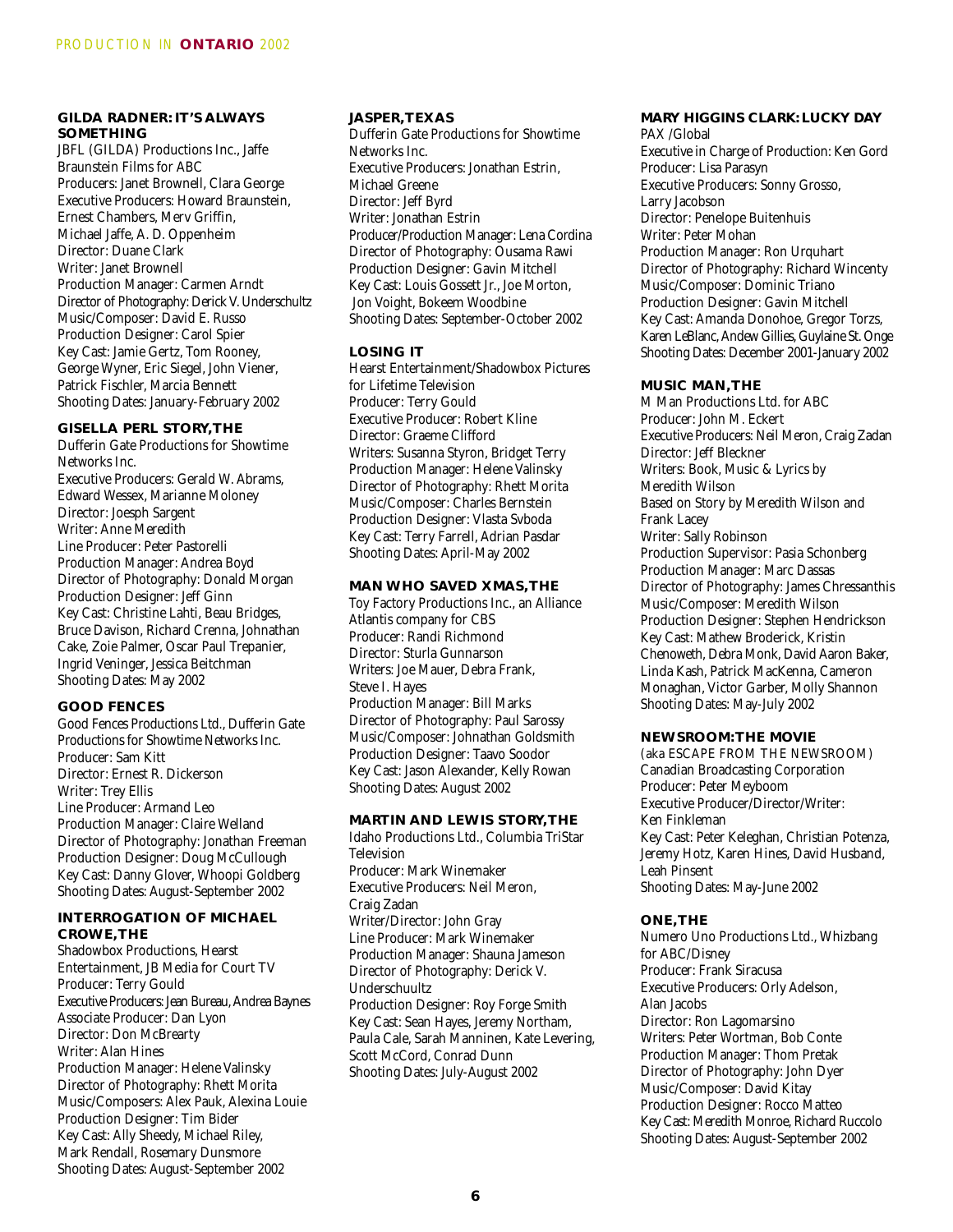#### **OPEN HOUSE**

Open House Productions Inc., The Sanitsky Company, Kindred Productions Inc. for CBS Executive Producer: Larry Sanitsky Supervising Producer: Ilene Kahn Power Director: Arvin Brown Line Producer/ Production Manager: Sherri Saito Director of Photography: John Berrie Key Cast: Christine Lahti, Daniel Baldwin, Eva Marie Saint, Rita Moreno, Mark Rendall, Chris Potter Shooting Dates: October-November 2002

# **PACT,THE**

Hearst Entertainment/Shadowbox Pictures for Lifetime Television Producer: Terry Gould Executive Producer: Randy Robinson Director: Peter Werner Writers: Will Scheffer, Jodi Picoult Production Manager: Helene Valinsky Director of Photography: Osama Rawi Music/Composer: Ernest Troost Production Designer: Eric Fraser Key Cast: Megan Mullally, Juliet Stevenson, Henry Czerny, Eric Lively, Bob Gunton Shooting Dates: July-August 2002

#### **PARTNERS IN ACTION**

Hannibal Pictures, GFT Entertainment Producers: Gary Howsam, Jamie Brown, Richard Rionda Del Castro Executive Producers: Martin J. Barab, Juan Montilla Eslava, Christian R. Ribbe Director: Sidney J. Furie Writer: Eddy Matalon Line Producer: Lewin Webb Production Manager: Dean Perlmutter Director of Photography: Curtis Petersen Music/Composer: Steve Hamilton Key Cast: Armand Assante, Douglas Smith, Larry Day, Alex Karzis Shooting Dates: May-June 2002

#### **PENTAGON PAPERS,THE**

Pentagon Productions Inc., Paramount Television Productions Producer: Stephen Turnbull Executive Producer: Joshua D. Maurer Director: Rod Holcomb Writer: Jason Horowitch Production Manager: Mary Pantelidis Director of Photography: Michael Mayers Key Cast: Alan Arkin, James Spader, Claire Forlani, Paul Giamatti, Maria Del Mar Shooting Dates: July-August 2002

# **PROFOUNDLY NORMAL**

Shadowbox Pictures Corp. for CBS Producer: Terry Gould Executive Producer: Randy Robinson Director: Graeme Clifford Writer: Paris Qualles Production Manager: Helene Valinsky Director of Photography: David Greene Music/Composer: Charles Bernstein Production Designer: Eric Fraser Key Cast: Kirstie Alley, Delroy Lindo, Catherine Fitch, Rosemary Dunsmore Shooting Dates: November-December 2002

# **RFK** (aka LITTLE BROTHER)

Little Brother Productions Inc., Artisan Entertainment Producer: Mark Winemaker Executive Producers: Tom Patricia, Robert Cooper Director: Robert Dornhelm Production Manager: Shauna Jamison Key Cast: Linus Roache, Dan Aykroyd, David Paymer, Martin Donovan, Marnie McPhail, Kevin Hare, Sergio Di Zio Shooting Dates: April-May 2002

#### **SCAR TISSUE**

Shaftesbury Films for CBC Producers: Christina Jennings, Jan Peter Meyboom Co-Producers: Scott Garvie, Laura Harbin Director: Peter Moss Writer: Dennis Foon Production Manager: Colin Brunton Director of Photography: Henry Less Music/Composer: Robert Carli Production Designer: Paul Ames Key Cast: Shawn Doyle, Roberta Maxwell, Aidan Devine, Larissa Larkin Shooting Dates: January 2002

#### **SCREAM TEAM,THE**

Hartbreak Films, Inc. for The Disney Channel Producer: Kevin May Executive Producer: Paula Hart Director: Stuart Gillard Writer: Daniel Berendsen Story by: Robert Short, Dan Berendsen Production Manager: Gordon Yang Director of Photography: Philip Linzey Music/Composer: David Kitay Production Designer: Jasna Stefanovich Key Cast: Mark Rendell, Kat Dennings, Robert Bockstael, Eric Idle, Tommy Davidson, Kathy Najimy Shooting Dates: April-May 2002

#### **SECRET SERVICE**

Millenium Canadian Ltd./20th Century Fox Producer/Production Manager: Michael Maschio Executive Producer/Writer: Jeff Rake Director: Rupert Wainwright Director of Photography: Douglas Koch Production Designer: Lucinda Zak Key Cast: Paul Blackthorne, Demore Barnes, Alexa Davalos, Colleen Porch, Matt Keeslar

# **SEPARATE PEACE, A**

Butterick Road Productions Inc. Producer: Armand Leo Executive Producers: Laura Gherardi, Murray Schisgal, Lee Gottsegen, J.B. Sugar, Michael Sugar, Jay Cohen Director: Peter Yates Writer: Wendy Kesselman Production Manager: Claire Welland Production Designer: Doug McCullough Key Cast: J. Barton, Toby Moore, Jacob Pitts, Danny Swerdlow, Aaron Ashmore, Alison Pill Shooting Dates: May-June 2002

#### **SOLDIER'S GIRL**

Dufferin Gate Productions for Showtime Networks Inc. Executive Producers: Linda Gottlieb, Doro Bachrach Director: Frank Pierson Writer: Ron Nyswaner Line Producer: Lena Cordina Production Manager: Avi Federgreen Director of Photography: Paul Sarossy Production Designer: Lindsay Hermer-Bell Key Cast: Troy Garity, Lee Pace, Shawn Hatosy, Tulsi Balram Shooting Dates: June 2002

#### **SOUNDER**

Touchstone Television, Jaffe Braunstein Films for ABC Wonderful World of Disney Executive Producers: Michael Jaffe, Howard Braunstein, Bill Caun Producers: Clara George, Kevin Hooks Director: Kevin Hooks Writer: Bill Cain Production Manager: Carmen Arndt Director of Photography: Rodney Charters Music/Composer: Lee Holdridge Production Designer: Tamara Deverell Key Cast: Carl Lumbly, Suzanne Douglass, Daniel Lee Roberston III, Paul Winfield, Peter MacNeill, Bill Lake Shooting Dates: May-June 2002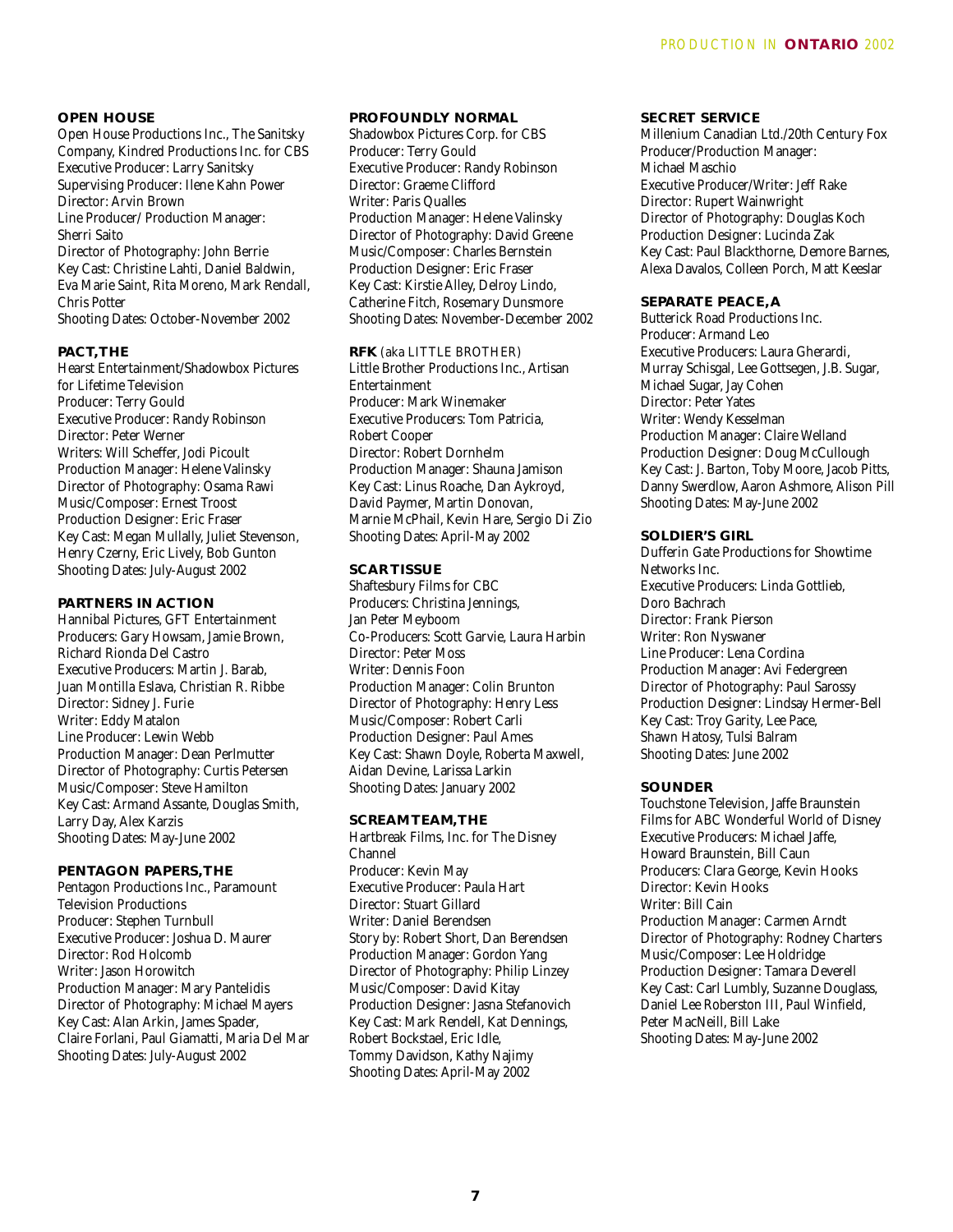**SPINNING BORIS** (aka YELTSIN) Dufferin Gate Productions for Showtime Networks Inc. Executive Producers: Andrew Licht, John Morris Director: Roger Spottiswood Writers: Yuri Zeltser, Cary Bickley Line Producer: Cydney Bernard Production Manager: Reggie Robb Director of Photography: John Bartley Music/Composer: Jeff Danna Production Designer: Taavo Soodor Key Cast: Svetlana Efremova, Jeff Goldblum, Anthony LaPaglia, Liev Schreiber Shooting Dates: May-June 2002

# **STORMY WEATHER:THE MUSIC OF HAROLD ARLEN**

Rhombus Media Producers: Daniel Iron, Niv Fichman Director: Larry Weinstein Writers: David Mortin, Larry Weinstein Line Producer: Bill Marks Production Manager: Nadia Day Director of Photography: Michael Spicer Production Designers: Aidan Leroux, Teresa Przbylsky Key Cast: Ranee Lee, Paul Soles Shooting Dates: May-June 2002

# **THRESHOLD**

Amber Light Films Inc., Kinetic Pictures for The Sci-Fi Channel Producer: Derek Rappaport Executive Producer/Writer: Kim LeMasters Director: Richard Baker Production Manager: Derek Rappaport Director of Photography: Richard Wincenty Music/Composer: Richard Baker Production Designer: Ed Hanna Key Cast: Nicholas Lea, Jamie Luner, Steve Bacic Shooting Dates: July-August 2002

#### **TERMINAL INVASION**

(aka DEVIL'S PASS) Amber Light Films Inc., Kinetic Pictures for The Sci-Fi Channel Producers: Derek Rappaport, Sean S. Cunningham Executive Producer: Chuck Simon Associate Producer: Geoff Garrett Director: Sean S. Cunningham Writers: Lewis Abernathy, John Jarrell, Robinson Young Production Manager: Derek Rappaport Director of Photography: Rudolf Blahacek Music/Composer: Henry Manfredini Production Designer: Ed Hanna Key Cast: Bruce Campbell, Chase Masterson, C. David Johnston, Kedar Brown Shooting Dates: April-May 2002

## **WEBS**

Amber Light Films Inc., Kinetic Pictures for The Sci-Fi Channel Producer: Derek Rappaport Executive Producer: Dara Cohen Director: David Wu Writer: Robinson Young Production Manager: Dennis Chapman Director of Photography: Richard Wincenty Production Designer: Ed Hanna Key Cast: Richard Grieco Shooting Dates: December 2002-January 2003

# **TELEVISION PILOTS-DRAMATIC**

**BAD DOG**

Nelvana Limited Executive Producers: Don Enright, Les Alexander, Rob Gilmer Director: Richard Martin Writer: Rob Gilmer Line Producer/ Production Manager: Dennis Chapman Director of Photography: Peter Benison Key Cast: Carolyn Dunn, Alex Appel, Gage Knox, Richard Waugh, Howard Hoover, J.C. Kenny Shooting Dates: May 2002

# **DRAGANS IN NEW YORK**

Pebblehut Productions Inc. for CBS Producer: Barbara Hall Director: James Hayman Production Manager: Jim Powers Director of Photography: Andrew Dintenfass Production Designer: Karen Bromley Key Cast: Hugh Laurie Shooting Dates: March-April 2002

# **FIONA**

Pebblehut Productions Inc., Columbia TriStar Domestic Television Producers: Lana Bar-Din, Lynn Raynor Executive Producers: Dan Blatt, Warren Adler Director: Tom McLoughlin Production Designer: Dan Yarhi Key Cast: Kellie Martin, Mario Van Peebles Shooting Dates: March 2002

#### **FINKLEMAN**

Millennium Canadian Productions East Ltd., Imagine Television for Fox Television Producer: Peter Meyboom Executive Producers: Brian Grazer, Ron Howard, Tony Krantz, Ken Finkleman Director: Ken Finkleman Key Cast: Stephen Colbert, Judy Greer, Jessica Hecht, Amy Stewart, Karen Hines, Ksenia Solo, Albert Schultz Shooting Dates: April 2002

#### **LEGACY,THE**

Warner Bros, Super D. A. Films Inc. Executive Producers: Jerry Bruckheimer, Johnathan Littman, Simon Kinberg Director: Jim Gillespie Line Producer: Elliott Friedgen Production Manager: Steve Montgomery Key Cast: Mathew Marsden, Ben Gazzara, Joie Lenz Shooting Dates: April 2002

#### **SAVE THE LAST DANCE**

STLD Productions Inc. for Fox Television Producer: Armand Leo, Robert Iscove Executive Producer: David Madden, Robert Cort, Daniel Pyne Director: Robert Iscove Writer: Toni-Ann Johnson Producer/Production Manager: Armand Leo Key Cast: Chelsea Hobbs, Keith Robinson, Crystal Grant, Sam Sarpong Shooting Dates: March-April 2002

#### **THOUGHT CRIMES**

Camrose Productions Inc. for USA Cable Producer: George Perkins Executive Producers: Breck Eisner, Joshua Oppenhiemer, Thomas Donnelly Director: Breck Eisner Writers: Joshua Oppenheimer, Thomas Donnelly Production Manager: Michael Wray Director of Photography: Chris Manly Production Designer: Franco deCotiis Key Cast: Navi Rawat, Joe Flanigan, Peter Horton, Jocelyn Seagrave, Joe Morton, Kim Coates Shooting Dates: November-December 2002

#### **WORKING ON THE FRINGE**

(aka MY TANGO WITH PORN) WOF Film Inc. Producers: Elke Town, Siobhan Devine, Executive Producer: Alexandra Raffé Director: Siobhan Devine Writers: Siobhan Devine, Elke Town Production Manager: Brenda Darling Director of Photography: Carolyn Wong Music/Composers: Don Pyle, Andrew Zealley Shooting Dates: July 2002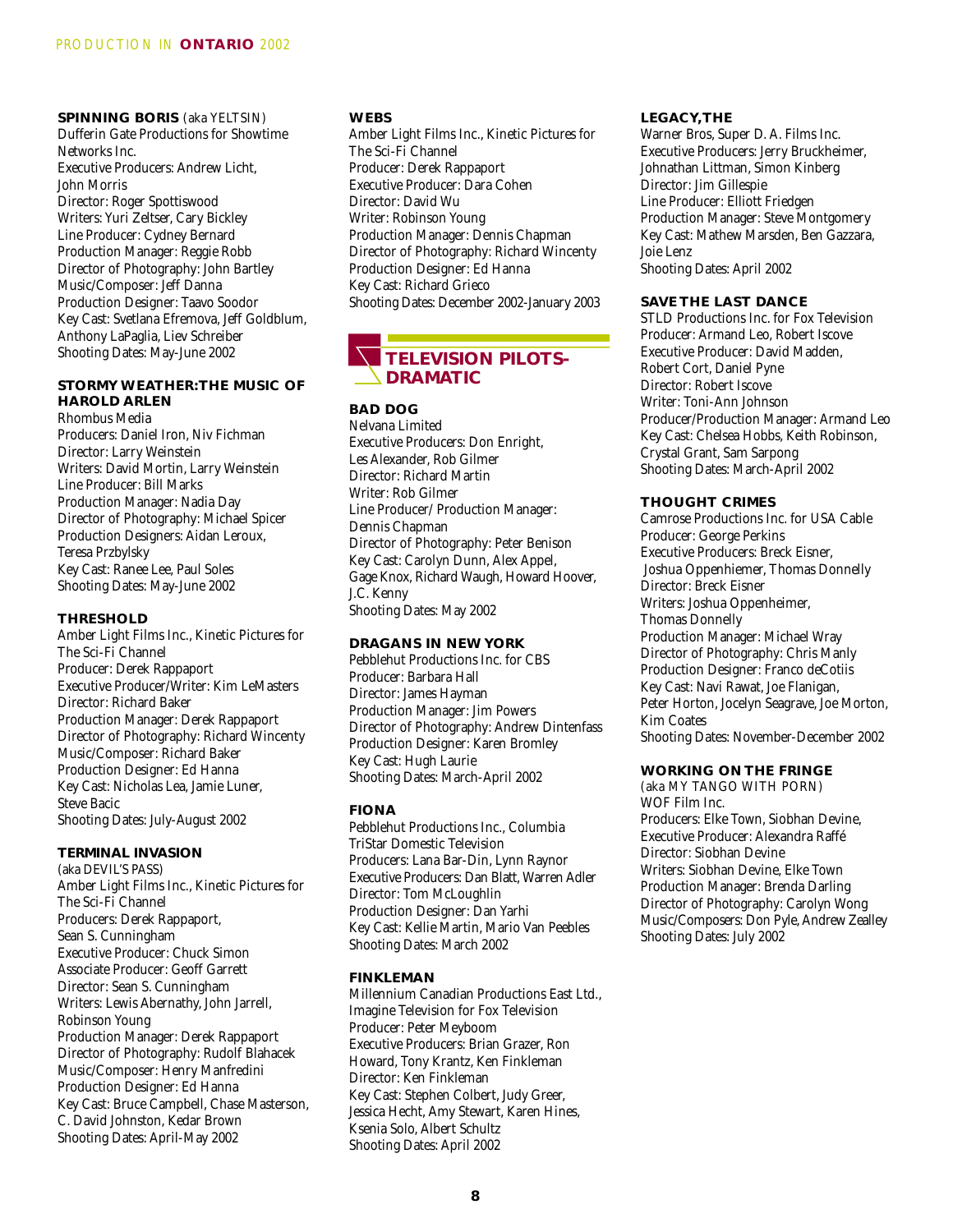# **TELEVISION SERIES – DRAMATIC**

**ACE LIGHTING II** Ace Lighting II Productions Inc., an Alliance Atlantis company Producer: Jim Corston Executive Producer: Rick Siggelkow Directors/Writers: Various Associate Producer: Jayne Harris Schipper Director of Photography: Bentley Miller Music/Composers: Philip Stanger, Stacey Hersh Production Designer: Rupert Lazarus Key Cast: Tom Wansey, Marc Minardi, Shadia Simmons, Michael Riley Shooting Dates: June-November 2002

#### **ADVENTURE INC.**

UAC Productions Inc., Bright Films Limited and GTV in association with Fireworks Entertainment, Tribune Entertainment and M6 for Chum Television, Tribune Producers: Wendy Grean, Tony Thatcher Executive Producers: Jay Firestone, Adam Haight, Gale Anne Hurd Directors/Writers: Various Production Manager: Lynn Mallay Director of Photography: Malcolm Cross Music/Composer: Various Production Designer: Jacques Bradette Key Cast: Michael Biehn, Karen Cliche, Jesse Nilsson Shooting Dates: July-October 2002

# **AMERICAN IN CANADA, AN**

Smith & Smith Productions, Yankee Doodle Productions I Inc. for CBC Producer: Colin Brunton Executive Producer: David Smith Director: Shaun Alex Thompson Writers: Howard Busgang, Jebb Fink Production Manager: Colin Brunton Director of Photography: Luc Montpellier Music/Composer: Scott Price Production Designer: Sean Breaugh Key Cast: Rick Roberts, Hélène Joy, Stewart Francis, Timm Zemanek, Mathew Ferguson, Robin Brûlé, Scott Thompson Shooting Dates: August-September 2002

# **ASSOCIATES II,THE (20-31)**

Big Firm II Productions Ltd., an Alliance Atlantis company for CTV Producers: Greg Ball, Steve Blackman Supervising Producer: Brian Dennis Executive Producers: Alyson Feltes, Maureen McKeon, Anne Marie La Traverse Directors/Writers: Various Production Manager: Tashi Bieler Director of Photography: Phillip Earnshaw Music/Composers: Claude Desjardins, Eric Robertson Production Designer: Bob Sher Key Cast: Demore Barnes, Shaun Benson, Tamara Hickey, Gabriel Hogan, Jennie Raymond Shooting Dates: June 2001-January 2002

# **BLISS II (9-16)**

Back Alley (Exposed) Inc. Executive Producers Janis Lundman, Adrienne Mitchell, Arnie Gelbart Writers: Various Production Manager: Diane Arcand Director of Photography: Stefan Ivanov Production Designer: Donna Noonan Shooting Dates: September-November 2002

# **BLACKHOLE HIGH** (aka STRANGE

DAYS AT BLACK HOLSEY HIGH) Brewster (BHH) Productions Inc., in association with Fireworks Entertainment and Discovery Kids for Global, Discovery Kids on NBC Producers: Kevin May, Tony Thatcher Executive Producers: Jay Firestone, Adam Haight, Bruce Kalish, Jim Rapsas Directors/Writers: Various Production Manager: Elizabeth Young Director of Photography: Mitch Ness Music/Composer: Carlos Lopes Production Designer: Tom Carnegie Key Cast: Emma Taylor-Isherwood, Shadia Simmons, Michael Seater, Noah Reid, Robert Clark, Jeff Douglas, Valerie Boyle, Lawrence Bayne Shooting Dates: July-October 2002

#### **BLUE MURDER III (14-39)**

Barna-Alper Productions for Global Producer: Norman Denver Executive Producers: Laszlo Barna, Steve Lucas Directors/Writers: Various Production Manager: Andrea Raffaghello Director of Photography: James E. Jeffrey Music/Composer: Louis Natale Production Designer: Justin Craig Key Cast: Joel Keller, Jeremy Ratchford, Mimi Kuzyk, Tamara Hickey, Benz Antoine Shooting Dates: July-November 2002

# **DEGRASSI II:THE NEXT**

**GENERATION (201-222)** Epitome Pictures for CTV Producers: Linda Schulyer, Ella Schwarzman Executive Producers: Linda Schulyer, Steven Stohn Associate Producer: Linda Hamilton Directors/Writers: Various Line Producer/Production Manager: David Lowe Director of Photography: Gavin Smith Music/Composer: Jim McGrath Production Designer: Steve Stanley Key Cast: Miriam McDonald, Cassie Steele, Ryan Cooley, Jake Goldsbie, Stefan Brogren, Amanda Steptoe, Pat Mastroianni Shooting Dates: May-October 2002

#### **DOC III (301-307)**

Pebblehut Productions Inc. for Pax Net and Canwest Global Producers: George Bloomfield, Marilyn Stonehouse Co-Producer: Larry McLean, Directors/Writers: Various Production Manager: Joanne Jackson Director of Photography: Barry Bergthorson Production Designer: Gerald Holmes Key Cast: Billy Ray Cyrus, Derek McGrath, Andrea Robinson, Richard Leacock, Ron Lea Shooting Dates: September-December 2002

#### **ELEVENTH HOUR (1-13)**

This Just In Productions Inc., an Alliance Atlantis company for CTV Producer: Brian Dennis Creative Producer: David Wellington Executive Producers: Semi Chellas, Ilana Frank, Anne Marie La Traverse Directors/Writers: Various Production Manager: Tashi Bieler Director of Photography: Steve Cosens Music/Composer: Ron Sures Production Designers: Teresa Przyblski, Greg Beale Key Cast: Shawn Doyle, Waneta Storms, Jeff Seymour, Tanya Reid, Peter MacNeill,

Inga Cadanel, Scott McCord, Sonja Smits, John Neville

Shooting Dates: August 2002-January 2003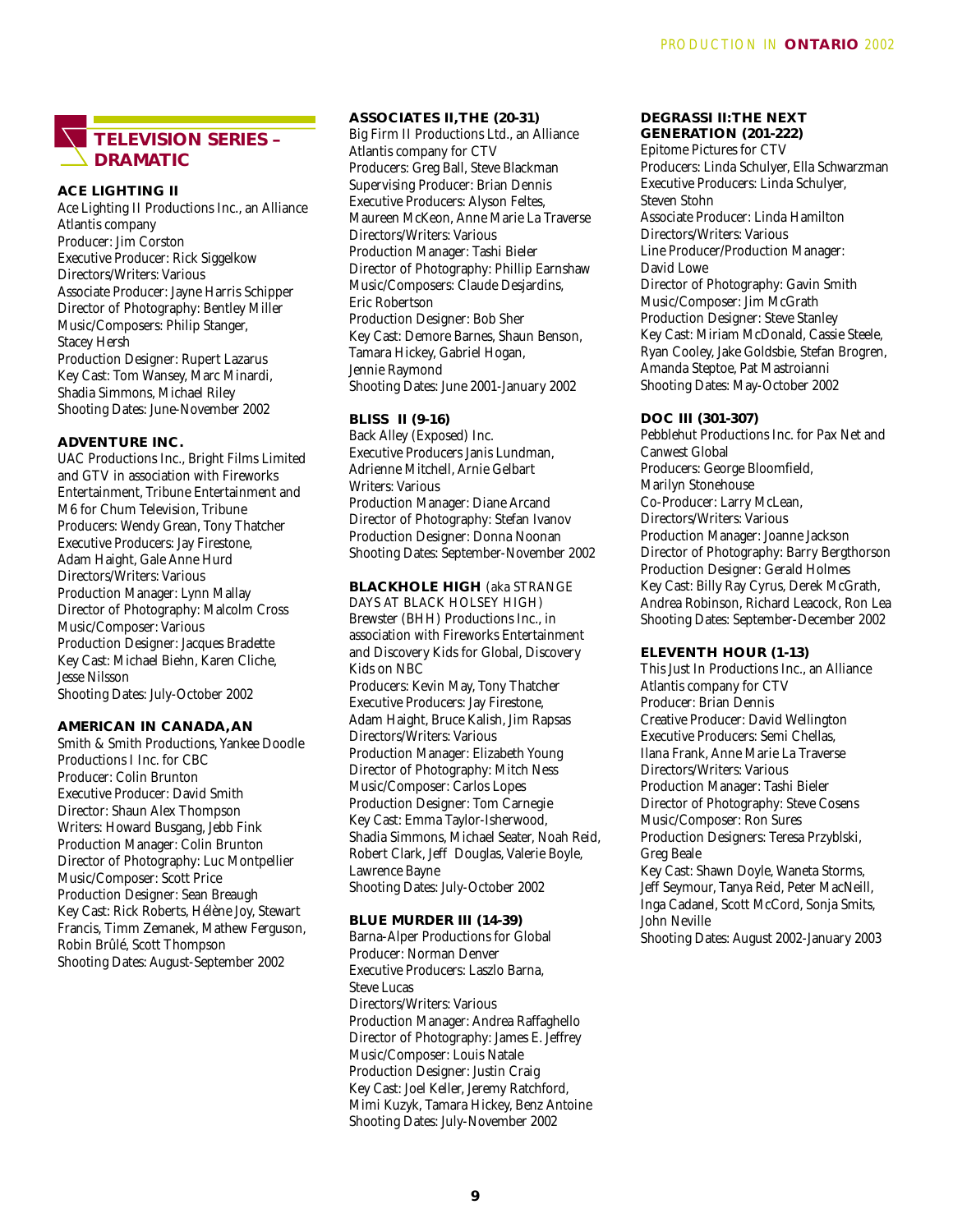**FRANCOEUR I (1-2)** Les Productions R. Charbonneau Productions Inc. Producer: Marie-Pierre Gariépy Executive Producer: Robert Charbonneau Director: Jean-Claude Caprara Writers: Guy Boutin, Claude Guilmain, Robert Marinier Production Manager: Marie Pierre Gariépy Director of Photography: Karl Roeder Music/Composer: Francois Lavigne Production Designer: Mark Witbread Key Cast: Guy Mignault, Marc Belanger Shooting Dates: July-August 2002

# **FRANCOEUR II (3-12)** 6004342 Canada Inc.

Producer: Robert Charbonneau Executive Producer: Robert Charbonneau Director: Derek Diorio Writers: Guy Boutin, Claude Guilman, Robert Marinier Production Manager: Tracy Legault Director of Photography: Mike Pein Music/Composers: Francois Lavigne, Marcel Aymar Production Designer: Mark Witbread Key Cast: Guy Mignault, Marc Belanger Shooting Dates: August-October 2002

# **GAVIN CRAWFORD SHOW,THE**

The Comedy Channel Producers: Ron Murphy, Gavin Crawford, Kyle Tino Director: Ron Murphy Writers: Jen Whalen, Alex Pugsley Line Producer/Production Manager: Karen Hawes Director of Photography: Michael Bisson Key Cast: Gavin Crawford, Mary Pat Farrell Shooting Dates: October-December 2002

# **HISTORY'S COURTROOM II (7-10)**

Leading Case Productions Ltd. Producer: Pilar Segura Executive Producers; Michale Maclear, Mike Feheley Directors: Various Principal Cast: Kirk Makin Shooting Dates: November-December 2002

#### **LUCKY BREAKS, II (201-213)**

CineFocus Canada Productions Inc. Producer/Director: Joan Prowse Executive Producer: Emanuele Danelon Writer: Donna Boyle Co-Producer: John Bessai Production Manager: Lyn Doering Directors of Photography: Various Music/Composer: David Shaw Shooting Dates: November 2001-June 2002

#### **MISSION: POSSIBLE, I (1-3)**

Lingo Fun Productions Inc. in association with The Shooting Eye Producers/Production Managers/Writers: Jeremy Major, Aaron Lam Executive Producer: Karen Traynor Director: Aaron Lam Director of Photography: Jeremy Major Music/Composers: Aaron Lam, Gail Squires, Tim Alberts Key Cast: Sandy Fortier, Mathew David Lupal, Justine Cantin, David Rundle Shooting Dates: January-September 2002

#### **MONK**

Get It Straight Productions Inc. for USA Network Producers: Fern Field, Tony Shaloub Executive Producers: David Hoberman, Andy Breckman, Rob Thompson Associate Producer: Nancy Mullins Directors: Various Writer: Andy Breckman Line Producer/ Production Manager: Brian Gibson Director of Photography: Nikos Evdemon, Jim Westenbrink Music/Composer: Jeff Beal Production Designers: Susan Longmire, Barbara Dunphy Key Cast: Tony Shaloub, Billy Schram, Ted Levine, Jason Gray-Stanford, Stanley Kamel, Max Morrow Shooting Dates: May-September 2002

## **MUTANT X I**

Mutant X Productions Ltd. In association with Fireworks Entertainment and Tribune Entertainment for Global, Tribune Producer: Jamie Paul Rock Executive Producers: Jay Firestone, Adam Haight, Tony Thatcher, Avi Arad, Rick Unger Directors/Writers: Various Production Manager: Brian Gibson Directors of Photography: Nikos Evdemon, Jim Westenbrink Music/Composer: Lou Natale Production Designer: Rocco Matteo Key Cast: John Shea, Victoria Pratt, Victor Webster, Lauren Lee Smith, Forbes March, Tom McCamus Shooting Dates: June 2001-February 2002

#### **MUTANT X II**

Mutant X II Productions Ltd., in association with Fireworks Entertainment and Tribune Entertainment Network: Global,Tribune Producer: Jonathan Hackett Executive Producers: Jay Firestone, Adam Haight, Tony Thatcher, Avi Arad, Rick Unger Directors/Writers: Various Production Manager: Wanda Chaffey Directors of Photography: Alwyn Kumst, Colin Hoult, John Berrie Music/Composer: Donald Quan Production Designer: John Blackie Key Cast: John Shea, Victoria Pratt, Victor Webster, Lauren Lee Smith, Forbes March, Tom McCamus Shooting Dates: May 2002-January 2003

#### **ODYSSEY 5**

Cliffwood Productions Ltd. for Columbia TriStar Domestic Television, Showtime Networks Inc., Chum Television Producers: Jim Michaels, Adam J. Shully Executive Producers: Manny Coto, Tracy Thorne Supervising Producer: Larry Gross Co-Producers: Jim Michaels, Adam Shully Directors/Writers: Various Production Manager: Adam Shully Key Cast: Peter Weller, Sebastian Roché, Christopher Gorham, Leslie Silva, Tamara Craig Thomas, Gina Clayton, Kenneth Mitchell Shooting Dates: April-October 2002

#### **PHUNKEE ZEE (1-13)**

Savi Media Inc., The Nightingale Company for YTV Canada Producers: Alexandra Raffé, Victoria Woods Executive Producers: Alexandra Raffé, Robert Carney, Debbie Nightengale, Paul Cadieux Associate Producer: Anne Masson Directors: Various Writers: Various Production Manager: Victoria Woods Director of Photography: Pierre Jodoin Production Designer: Benno Tutter Key Cast: Barbara Mamabolo, Alex Hood, Jamie Johnston Shooting Dates: October-December 2002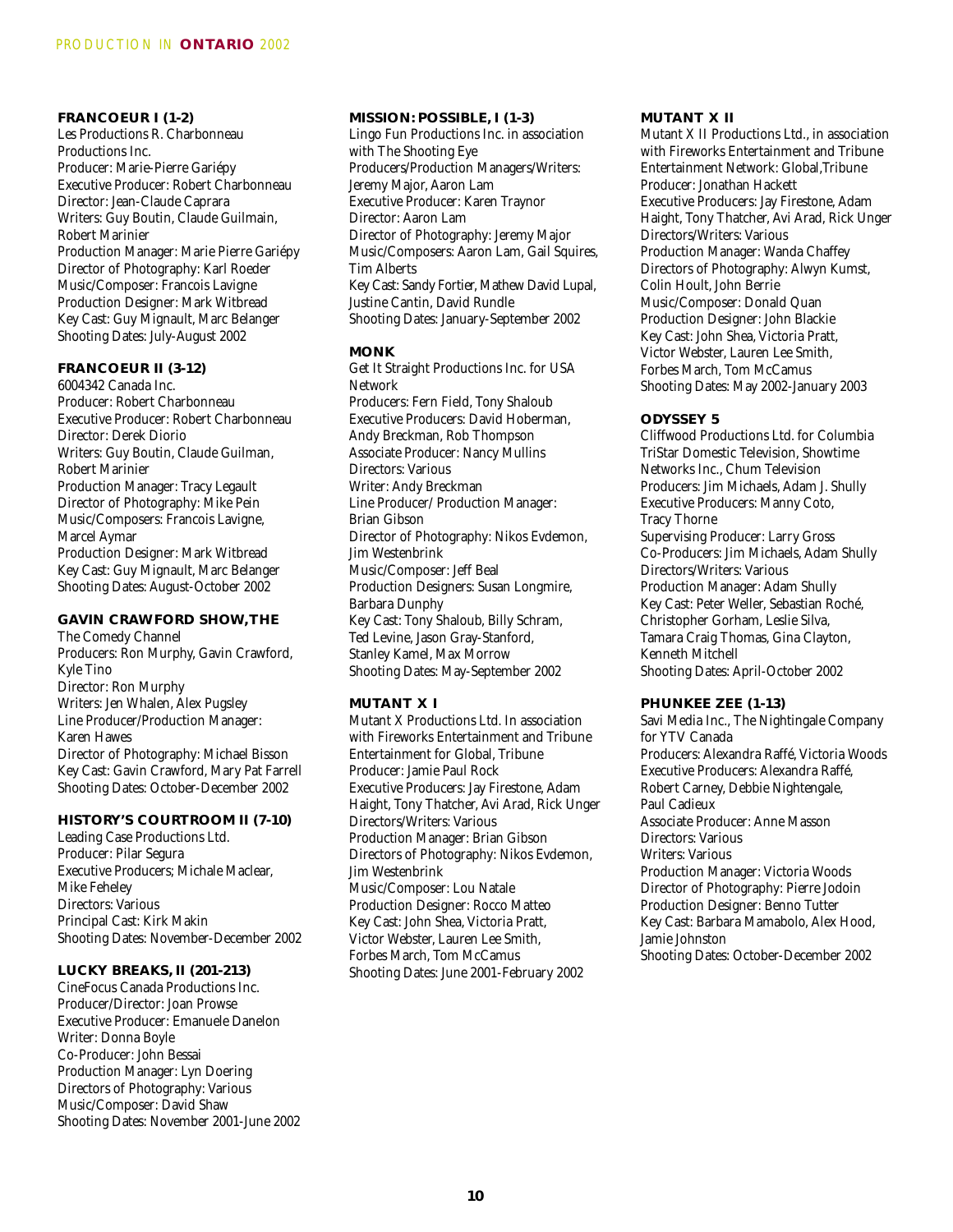# **QUEER AS FOLK II (201-220)**

Temple Street Productions for Showtime Networks Inc., Showcase Producer: Sheila Hockin Executive Producers: Ron Cowen, Tony Jonas, Dan Lipman Co-Executive Producer: Efram Seeger Co-Producers: Michael MacLennan, Bill Goddard Consulting Producer: Del Shores Directors/Writers: Various Line Producer/ Production Manager: Noella Nesdoly Director of Photography: Thom Best Production Designer: Ingrid Jurek Key Cast: Gale Harold, Hal Sparks, Randy Harrison, Scott Lowell, Peter Paige, Michelle Clunie, Thea Gill, Sharon Gless Shooting Dates: August 2001-March 2002

# **QUEER AS FOLK III**

Temple Street Productions for Showtime Networks Inc., Showcase Producer: Sheila Hockin Co-Executive Producer: Efrem Seeger Executive Producers: Ron Cowen, Tony Jonas, Dan Lipman Co-Producers: Michael MacLennan, Bill Goddard Consulting Producer: Del Shores Directors/Writers: Various Production Manager: Noella Nesdoly Director of Photography: Thom Best Production Designer: Ingrid Jurek Key Cast: Gale Harold, Hal Sparks, Randy Harrison, Scott Lowell, Peter Paige, Michelle Clunie, Thea Gill, Sharon Gless Shooting Dates: October 2002-March 2003

#### **RED GREEN SHOW,THE XII (228-245)**

Red Green Productions XII Inc. for CBC Producer: Steve Smith Executive Producer: David Smith Director: William G. Elliott Writers: Steve Smith, Richard MacDonald, Bruce Pirrie, Rob Sheridan Production Manager: Sandi Richardson Director of Photography: Bob Dixon Music/Composer: Bob Doidge Production Designer: Sandi Richardson Key Cast: Patrick McKenna, Steve Smith Shooting Dates: April-November 2002

### **SEAN CULLEN SHOW,THE (1001-1006)**

Insight Production Company Ltd. for CBC Producers: John Brunton, Barabara Bowlby, David Kitching, Lorne Perlmutter Writer: Sean Cullen Production Manager: Sue Brophey Director of Photography: Don Spence Music/Composers: Dylan Goodhue, Sean Cullen Key Cast: Sean Cullen, Teresa Pavlinck, Dylan Goodhue, Winston Spear Shooting Dates: July-August 2002

#### **SOUL FOOD III (341-360)**

Season 3 Soul Food Productions Inc. for Showtime Networks Inc. Producer: Sean Ryerson Executive Producer: Felicia D. Henderson Writers: Wendy Coulas, Kenya Barris Directors: Various Production Manager: Cathy Gibson Director of Photography: Mike McMurray Key Cast: Vanessa Williams, Aaron Meeks, Boris Kodjow, Nicole Parker, Darren Henson, Rockmond Dunbar, Melinda Williams Shooting Dates: March-August 2002

#### **STARHUNTER 2300**

Starhunter 2300 Productions Ltd. Producers: Bora Bulajic, Philip Jackson, Dan D'Or Executive Producer: Tony De Pasquale Directors: David Wheatley, Roger Gartland, Colin Bucksey Writers: Various Production Manager: Jessica Daniel Director of Photography: John Holosko Production Designer: David Hackl Key Cast: Clive Robertson, Tanya Allen, Dawn Stern, Paul Fox, Stephen Marcus, Graham Harley Shooting Dates: September 2002-April 2003

#### **STREET TIME**

Cliffwood Productions, Columbia TriStar Televison for Showtime Networks Inc. Supervising Producer: Nicholas J. Gray Executive Producers: Stephen Kronish, Richard Stratton Directors/Writers: Various Production Manager: Byron Martin Director of Photography: Bert Dunk Key Cast: Rob Morrow, Scott Cohen, Erika Alexander Shooting Dates: March-October 2002

# **SUE THOMAS FB EYE** (aka LIP SERVICE)

Pebblehut Productions Inc. for Pax Net and CTV Producer: Marilyn Stonehouse Directors: Various Production Supervisor: Gerry Holmes Production Manager: David Till Director of Photography: Yuri Yakubiw Production Designer: Gerry Holmes Key Cast: Deanne Bray, Yannick Bisson, Rick Peters Shooting Dates: March-December 2002

#### **SURGEONS,THE II (14-26)**

Surgeons Productions II Inc. Producer: Daniela Battistella Executive Producers: Timothy O'Brien, Rachel Low Directors: Susan Rynard, Lauren Miller Production Manager: Simon Watts Directors of Photography: David Johns, Mary Kokkoros Music/Composer: David Shaw Key Cast: Amos Hennessy Shooting Dates: June-October, 2002

#### **TRACKER**

Future Film Group (UK), Lion's Gate Television for Chum Producers: Wendy Grean, Sheri Saito, Elaine Scott Executive Producers: Gil Grant, Peter M. Lenkor, Grant Rosenberg Directors/Writers: Various Production Manager: Lynn Mallay Director of Photography: Milan Podsedly Music/Composer: Donald Quan Production Designer: Gordon Barnes Key Cast: Adrian Paul, Amy Price-Francis, Leanne Wilson, Geraint Wyn Davies, Richard Yearwood Shooting Dates: July 2001-March 2002

#### **VERITAS:THE QUEST**

Walt Disney Television for ABC Executive Producers: Craig Zadan, Neil Meron, John Zinman, Patrick Massett Producer: Iain Paterson Directors/Writers: Various Production Manager: Sue Murdoch Director of Photography: David Moxness Music/Composer: John Nordstrom Production Designer: Michael Novotny Key Cast: Ryan Merriman, Alex Carter, Arnold Vosloo, Cobie Smulders, Eric Balfour, Cynthia Martells Shooting Dates: September 2002-February 2003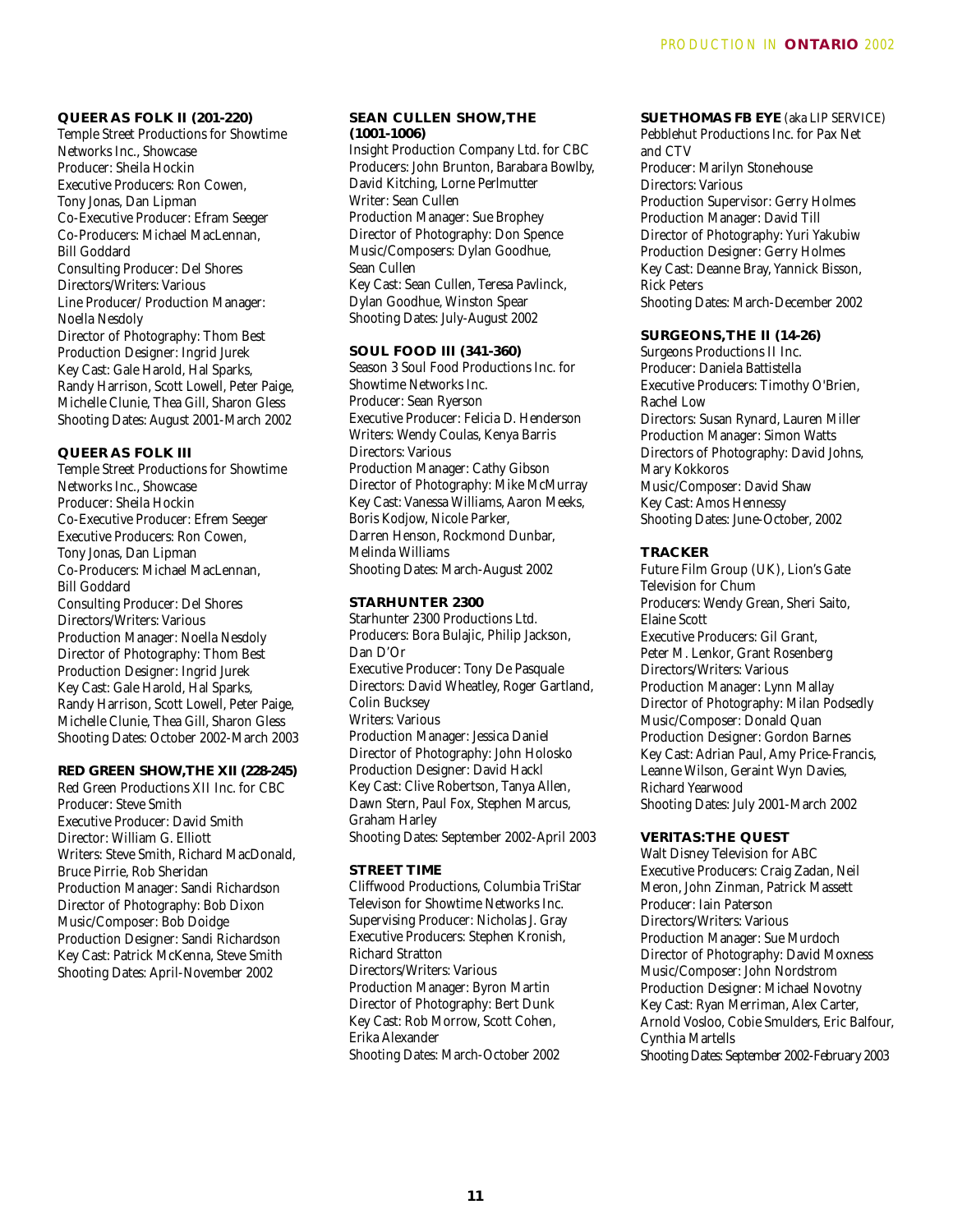**WITCHBLADE II (201-212)** Blade TV2 Productions L.P. for TNT Producer: Vikki Williams Executive Producer: Ralph Hemecker Directors/Writers: Various Production Manager: Michael Wray Director of Photography: David Moxness Music/Composer: Joel Goldsmith Production Designer: Franco deCotiis Key Cast: Yancy Butler, Anthony Cistaro, Eric Etebari, David Chokachi, Will Yun Lee, John Hensley

Shooting Dates: January-August 2002

# **MISCELLANEOUS TELEVISION: SPECIALS/VARIETY/ DOCUMENTARIES/ EDUCATIONAL/COMEDY/ INFORMATIONAL**

# **A DEATHLY SILENCE**

(aka DEATH AFTER DARK) Ace Youth Productions Inc. for CBC Producer: Nataline Rodrigues Executive Producers: Elliot Halpern, Jack Rabinovitch Director: Alison Duke Associate Producer: Nadine Makonnen Production Manager: Craig Baines Director of Photography: Neville Ottey Music/Composer: Jeff Duke Key Cast: Dean Monroe McKenzie Shooting Dates: May-October 2002

# **AFTER THE HONEYMOON**

Summerhill Productions (2000) Inc. Executive Producers: Ron Lillie, Lee Herberman, Bill Johnston Director/Writer: Judy Block Production Manager: Marisa Doolan Director of Photography: Rick Boston Shooting Dates: March 2002

# **ARCTIC DREAMER:THE LONELY QUEST OF VILHJALMUR**

Arctic Dreamer Productions Inc. Executive Producer/Director: Peter Raymont Writer: Barbara Sears Director of Photography: Wally Corbett Shooting Dates: July 2002-January 2003

#### **BAR LIFE I (1-6)**

Bar Life Productions Ltd. Producer: Keith Holding Executive Producers: Philip Dunn, Paul Quigley Director: Keith Holding Writers: Ronald LeBlanc, Diane Robinson Production Manager: Alida Van Horsen Director of Photography: John Denniston Music/Composer: Christopher Hall Production Designer: Richard Cortes Key Cast: Ronald LeBlanc, Diane Robinson Shooting Dates: January-May 2002

# **BELONGING:THE SEARCH FOR ACCEPTANCE**

Windbourne Productions Producer/Director: Karen Pascal Writers: Karen Pascal, John Della Costa, William Findlay Production Manager: Anne-Lis Morris Director of Photography: Gary Elmer Music/Composer: Roger St-Denis Production Designer: Blaise Pascal Key Cast: Karen Pascal Shooting Dates: April-August 2002

#### **BIG COMFY COUCH,THE VI (601-613)**

Big Comfy Corp. Producers: Cheryl Wagner, Robert Mills Executive Producer: John Leitch Director: Robert Mills Writers: Various Line Producer /Production Manager: Nadine Henry Director of Photography: Ken Salah Music/Composer: J.P. Houston Production Designer: Karen Valleau Key Cast: Alyson Court, Bob Stutt Shooting Dates: October-November 2002

#### **BIRTH STORIES IV (39-65)**

Birth Stories Productions Ontario 2002 Inc. Producer: Glen Salzman Executive Producers: Gail Gallant, Glen Salzman, Andre Barro, Katherine Buck, Emil Glassbourg Directors: Various Writer: Gail Gallant Production Manager: Gwendolyn Joy Directors of Photography: Peter Walker, Rob Garrard, Rene Sauve Music/Composer: Antoine Bustros Key Cast: Nicky Guadagni Shooting Dates: April 2002-January 2003

#### **BROKEN HOUSE CHRONICLES II (2001-2013)**

Broken House Chronicles II Inc. Producer/Director: Tim Alp Writers: Tim Alp, George Brook, Leigh Uttley Production Manager: Irene Sousa Director of Photography: Brian Way Music/Composers: Leigh Uttley, Adam Young, George Brook Key Cast: Leigh Uttley, George Brook Shooting Dates: May-August 2002

#### **BUDGE:THE ONE TRUE HAPPINESS OF F.R. BUDGE CRAWLEY**

Campari Marketing Ltd. o/a Cine Metu Executive Producer/Director: Michael Ostroff Writer: Seaton Findlay Director of Photography: Louis Durocher Music/Composer: Ian Tamblyn Key Cast: Don Francks Shooting Dates: May-June 2002

## **BUZZ, IV (40-52)**

MTR Entertainment (Buzz IV) Ltd. Producer: Merilyn Read Executive Producers: Merilyn Read, Steven Kerzner Director: Michael McKinnon Writers: Daryn Jones, Michael MacKinnon Production Manager: Nicole St.Pierre Director of Photography: Michael MacKinnon Key Cast: Morgan Oliver Smith, Daryn Jones Shooting Dates: July-October 2002

# **CANADIAN GEOGRAPHIC**

**PRESENTS,V (13-18)** Cangeo V Inc. Producer: John LaRose Executive Producers: Ronald Lillie, Lee Herberman, William Johnston Director/Writer: John LaRose Directors of Photography: Damir Chytil, Ian Kerr Music/Composers: Eric Cadesky, Nick Dyer Key Cast: Colm Feore Shooting Dates: May-September 2002

# **CANADIAN HISTORY SERIES,THE**

**1939-1945 (1-9)** Epoch Multimedia Inc. Producer/Director/Writer: Cathy Squires Executive Producer: Brian McClean Music/Composer: Wayne Bartlett Key Cast: Ron Purvis Shooting Dates: June-August 2002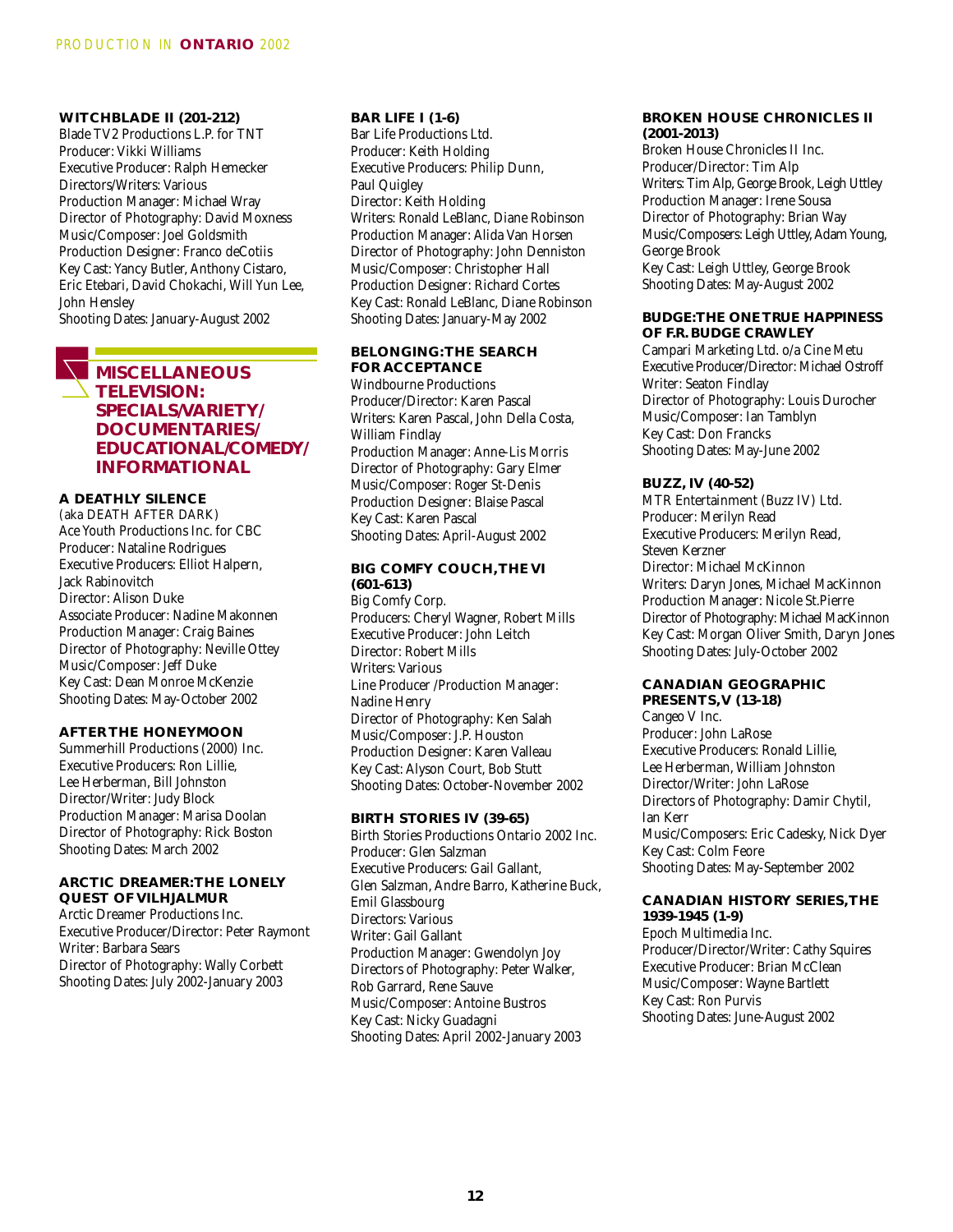**CG FOR KIDS I (1-20)** Geokids Productions Inc. Producer: Jennifer McAuley Executive Producers: William Johnston, Ronald Lillie, Lee Herberman Directors/Writers: Various Production Manager: David Andrew Nicholson Directors of Photography: Robert Garrard, William Lypko Music/Composer: Nicholas Stirling Key Cast: Jamie Shannon, Jennifer Racicot, Dano Underwood Shooting Dates: August 2001-March 2002

**CG FOR KIDS II (21-33)** Geokids Productions Inc. Producer: Jennifer McAuley Executive Producers: Lee Herberman, Ronald Lillie, William Johnston Directors: David Sutherland, Wendy Kirschner, Craig Moffat Writers: Emily Andras, Jennifer McAuley Directors of Photography: William Lypko, Robert Garrard Music/Composer: Nicholas Sterling Key Cast: Jennifer Racicot, Jamie Shanon, Dano Underwood Shooting Dates: June-November 2002

# **CRUCIFIED SOLDIER**

AAC Fact/Toro Productions Inc. for History Television Inc. (Canada), Channel Four Television Corporation Producers: Barbara Boyden, Johnathan Dent Executive Producers: Donna Zuckerbrot, Paul Sommers Director/Writer: Jonathan Dent Production Manager: Jen Mitchell Director of Photography: Fred Fabre Music/Composer: Christopher Dedrick Production Designer: Dennis Schnegg Key Cast: Barbara Flynn Shooting Dates: February-April 2002

**DANCERS' STORY,THE:THE NATIONAL BALLET OF CANADA** Sound Venture Productions Ottawa Limited Producers: Veronica Tennant, Neil Bregman Executive Producer: Neil Bregman Directors: Veronica Tennant, Mark Adam Writer: Veronica Tennant Production Manager: Nancy Boucher Directors of Photography: Robert Macdonald, John Askwith Key Cast: Rex Harrington, Aleksandar **Antonijevic** Shooting Dates: November 2001-January 2002

#### **DEAR JULIET**

1539170 Ontario Inc. Producers: Kristina McLaughlin, Michael McMahon Executive Producer: Michael McMahon Director/Writer: Patricia Fogliato Production Manager: Chanda Chevannes Director of Photography: Gerald Packer Music/Composer: Kirk Swinghammer Shooting Dates: October 2002

#### **DECORATING CHALLENGE,THE V (105-143)**

Codswallop Productions Inc. Producers: Courtney Campbell, Vyvyan Campbell Writer: Ashley Brooke Production Manager: Donabel Joy Santos Directors of Photography: Various Key Cast: Renée Montpellier Shooting Dates: April-October 2002

# **DIVINE DESIGN I (1-26)**

Divine Design Productions Inc. Producer: Maureen Riley Executive Producers: Mark Johnston, Angela Jennings Supervising Producer: Angela Jennings Director: Carl Harvey Director of Photography: Ian Scott Music/Composer: Orin Isaacs Production Designer: Julia Dimitriou Key Cast: Candice Olson Shooting Dates: June 2002-February 2003

#### **DOVE DAYS: JOURNEYS WITH PAKISTAN'S INSAN THEATRE**

The Nightingale Company Producer: Debbie Nightingale Writer/Director: Barrie Cohen Production Manager: Michelle Mama Director of Photography: Bongo Music/Composer: Jason Schadt Key Cast: Megan Follows Shooting Dates: January-February 2002

# **EARTH'S NATURAL WONDERS**

Natural Mysteries Productions Inc. Producer: John La Rose Executive Producers: Ronald Lillie, William Johnston, Lee Herberman, Richard Borchiver Writers: John LaRose, Stephen Milton Directors of Photography: Damir Chytil, William Noble, Frank Vilaca Music/Composers: Eric Cadesky, Nick Dyer Shooting Dates: March-October 2002

#### **ELIZABETH REX**

Rhombus Media for CBC Producers: Jennifer Jonas, Daniel Iron, Niv Fichman Director: Barbara Willis Sweete Writer: Timothy Findlay Production Manager: Maribeth Daley Director of Photography: Milan Podsedly Music/Composer: Christopher Dedrick Production Designer: Mathew Davies Key Cast: Brent Carver, Diane D'Aquila Shooting Dates: November 2002

# **FACING THE CENTURY**

National Dream Productions Inc. Producer/Director/Writer: Antony Anderson Associate Producer: Dean Perlmutter Director of Photography: Mark Foerster Music/Composer: Cathy Nosaty Key Cast: Susan Roman Shooting Dates: April-July 2002

# **FAMILY SECRETS I (1-13)**

Makin' Movies (Family Secrets) Inc. Producer: Maureen Judge Directors: Alan Zweig, Catherine Annau, Maureen Judge Line Producer: Natalie Hoban Directors of Photography: Jason Tan, Naomi Wise, Harold Bachmann Music/Composer: Aaron Davis Shooting Dates: June 2002-January 2003

# **FIREBIRD**

1352389 Ontario Ltd. Network: CBC Television Producers: Jennifer Jonas, Daniel Iron, Niv Fichman Director/Writer: Barbara Willis Sweete Production Manager: Maribeth Daley Director of Photography: Milan Podsedly Production Designer: Teresa Przbylski Key Cast: Aleksander Antonijevic, Greta Hodgkinson Shooting Dates: July 2002

#### **FIREDANCE**

Silver Touch Productions Ltd. Producer/Director: Vishnu Mathur Writer: Rita Mathur Director of Photography: Neville Ottey Music/Composer: Ritesh Das Key Cast: Esmeralda Enrique, Joana Das Shooting Dates: December 2001-May 2002

# **FIVE CENT WAR,THE**

Travesty Productions Inc. Producers: S. Wyeth Clarkson, Phillip Daniels Director/Writer/Director of Photography: Phillip Daniels Music/Composer: Marlene Sweetko Shooting Dates: March-August 2002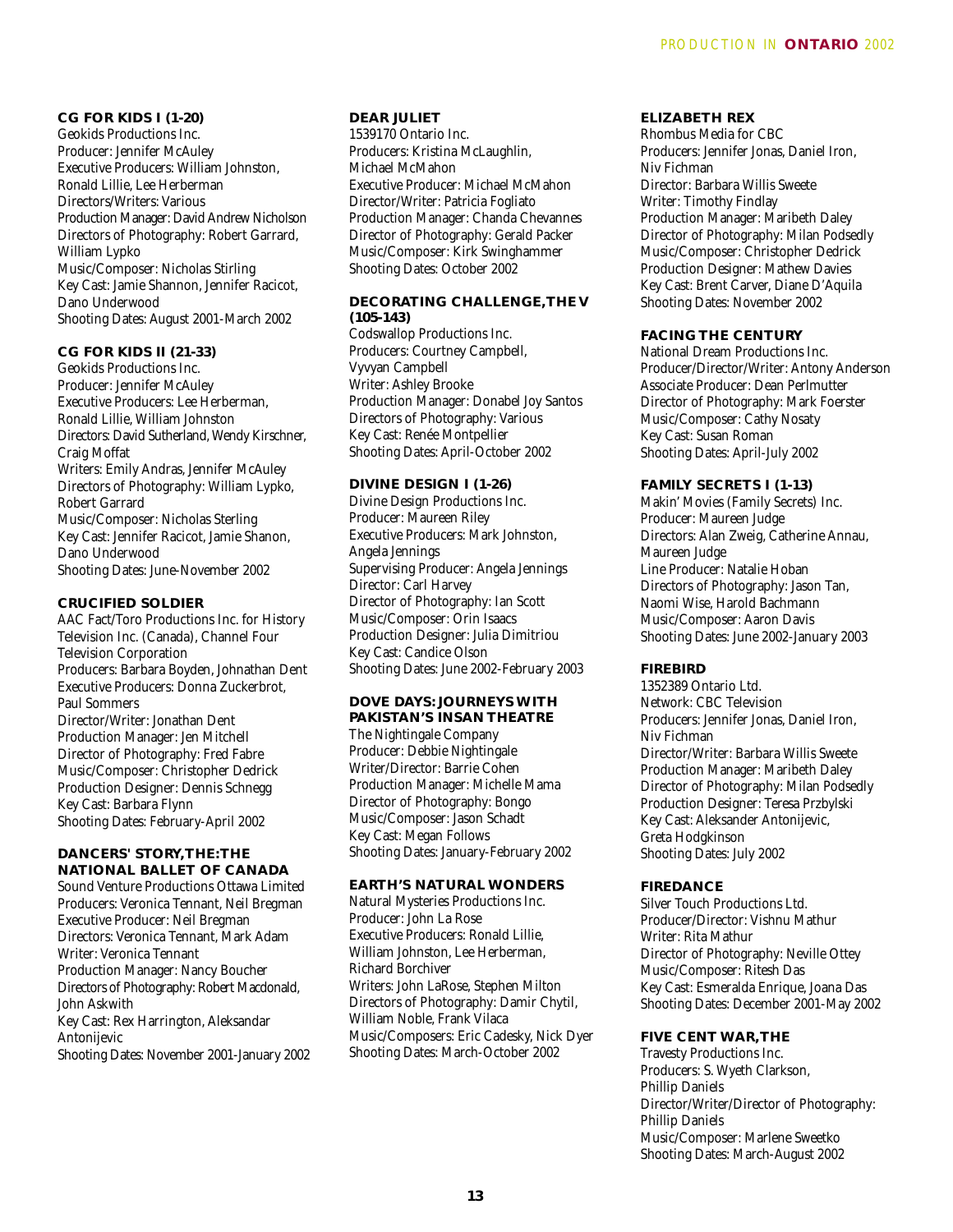# **FLOWER POWER III (34-46)**

Flower Power Productions Inc. Producers: Ronald Lillie, William Johnston Executive Producers: Lee Herberman, William Johnston, Ron Lillie Director: Ross Peebles Writer: Nancy Carter Production Manager: Andrew Nicholson Director of Photography: Rick Boston Music/Composer: Lou Pomonti Key Cast: Stephen Westcott-Gratton Shooting Dates: May-July 2002

# **GAME FACE II (14-26)**

MTR Entertainment (GFII) Ltd. Producer: Merilyn Read Executive Producers: Merilyn Read, Nicole St. Pierre Directors: Sammy Ray Welch, Johnathan Farber Writers: Mike Frolick, Matt Hopkins Line Producer: Peter Wambera Directors of Photography: Jonathan Farber, Sam Welch Music/Composer: Mike Hopkins Production Designer: Matt Hopkins Key Cast: Matt Hopkins, Cameron Hughes Shooting Dates: June-October 2002

#### **GOING TO THE DOGS I (1-13)**

Ace Dog Show Productions Inc. Producer: Nataline Rodrigues Executive Producers: Elliott Halpern, Jack Rabinovitch Directors: Various Writers: Nataline Rodrigues, Karen Shopsowitz Production Manager: Craig Baines Directors of Photography: Chris Romeike, Karen Shopsowitz, Jeff Siberry Music/Composers: Aaron Davis, John Lang Key Cast: Shannon McDonough Shooting Dates: January-December2002

#### **GOLDEN YEARS,THE (1-3)**

AJE Productions Inc. Producer: Elissa McBride Executive Producer: Amanda J. Enright Director: Ian McLeod Writers: Ian McLeod, Amanda Enright Production Manager: Elissa McBride Directors of Photography: Andrew Binnington, Reuben Denty, Don Spence Key Cast: Dale Goldhawk, Peter Kent, Carrie Oliver Shooting Dates: July-October 2002

#### **GREAT CANADIAN FOOD SHOW, THE V (53-65)**

The Great Canadian Food Show 2001 Inc. Producer: Chris Knight Executive Producer: Chris Knight Directors: Derek Diorio, Matt West, Carlo Rota Writer: Chris Knight Line Producer: Christine Overvelde Director of Photography: Karl Roeder Music/Composer: David Campbell Key Cast: Carlo Rota Shooting Dates: August 2001-September 2002

#### **HIGH TECH TOYS I (1-26)**

Television Renaissance Inc. Producers: Aiken Scherberger, Suzanne Steeves Executive Producers: Aiken Scherberger, Suzanne Steeves Directors/Writers: Various Line Producer: Alissa Morrison Director of Photography: Frank Vilaca Music/Composer: David Solursh Key Cast: Jacqueline Pillon Shooting Dates: April 2001-January 2002

#### **HISTORYLANDS V (53-65)**

Sites Productions Inc. Producers: Mitchell Azaria, Paul Dalby, Ihor Macijiwsky Co-Executive Producers: Mitchell Azaria, Ihor Macijiwsky Directors/Writers: Various Production Manager: Janice Dawe Director of Photography: Ihor Macijiwsky Music/Composers: David Krain, Nicholas Stirling, Michael Alonzo Production Designer: Mitchell Azaria Key Cast: Sylvia Tyson Shooting Dates: June 2001-April 2002

# **HOLMES ON HOMES I (1-13)**

Make it Right Productions Inc. Producer/Director: Scott McNeil Executive Producer: John Fulford-Brown Coordinating Producer: Phil Hutchins Director of Photography: Blair Locke Music/Composer: Lenz Entertainment Key Cast: Mike Holmes Shooting Dates: April-December 2002

#### **I LOVE MUMMY I (1-26)**

Tut Tut Productions Inc. Producers: Ira Levy, Peter Williamson, Ellis Idon, Phil Meagher Executive Producers: Peter Williamson, Ira Levy, Ellis Idon, Phil Meagher Supervising Producers: Kirsten Scollie, Mark Iddon Directors/Writers: Various Line Producer: Elizabeth Young Director of Photography: Don Purser Music/Composers: Ellis Iddon, Phil Meager, Simon Turner Production Designer: Jonathan Dueck Key Cast: Reece Thompson, Elyes Gabel, Kelly Turner Shooting Dates: April-July 2002

#### **IDEA OF CANADA, AN**

1352389 Ontario Inc. for CBC Producers: Niv Fichman, Daniel Iron, Jody Shapiro Director/Writer: Kevin McMahon Production Manager: Kristina McLaughlin Director of Photography: John Tran Shooting Dates: March-September 2002

#### **IS OUR FOOD SAFE?**

AJE Productions Inc. Producer: Elissa McBride Executive Producer/Writer: Amanda Enright Director: James Murdoch Production Manager: Karen Loftus Director of Photography: Andrew Baxter Music/Composer: David Shaw Production Designer: Pat Batrynchuk Key Cast: James Barber Shooting Dates: January-February 2002

#### **LITTLE MIRACLES IV (66-75)**

Little M Productions (2002) Inc. Producers: Ira Levy, Peter Williamson, Ron Singer Executive Producers: Ron Singer, Ira Levy, Peter Williamson, Elaine Waisglass, Catherine May Supervising Producer: Kirsten Scollie Directors: Various Writer: Catherine May Production Manager: Amy Marcella Directors of Photography: Various Music/Composers: Kevin Dowler, Davis Cremar Key Cast: Gail Kerbel Shooting Dates: April 2002-February 2003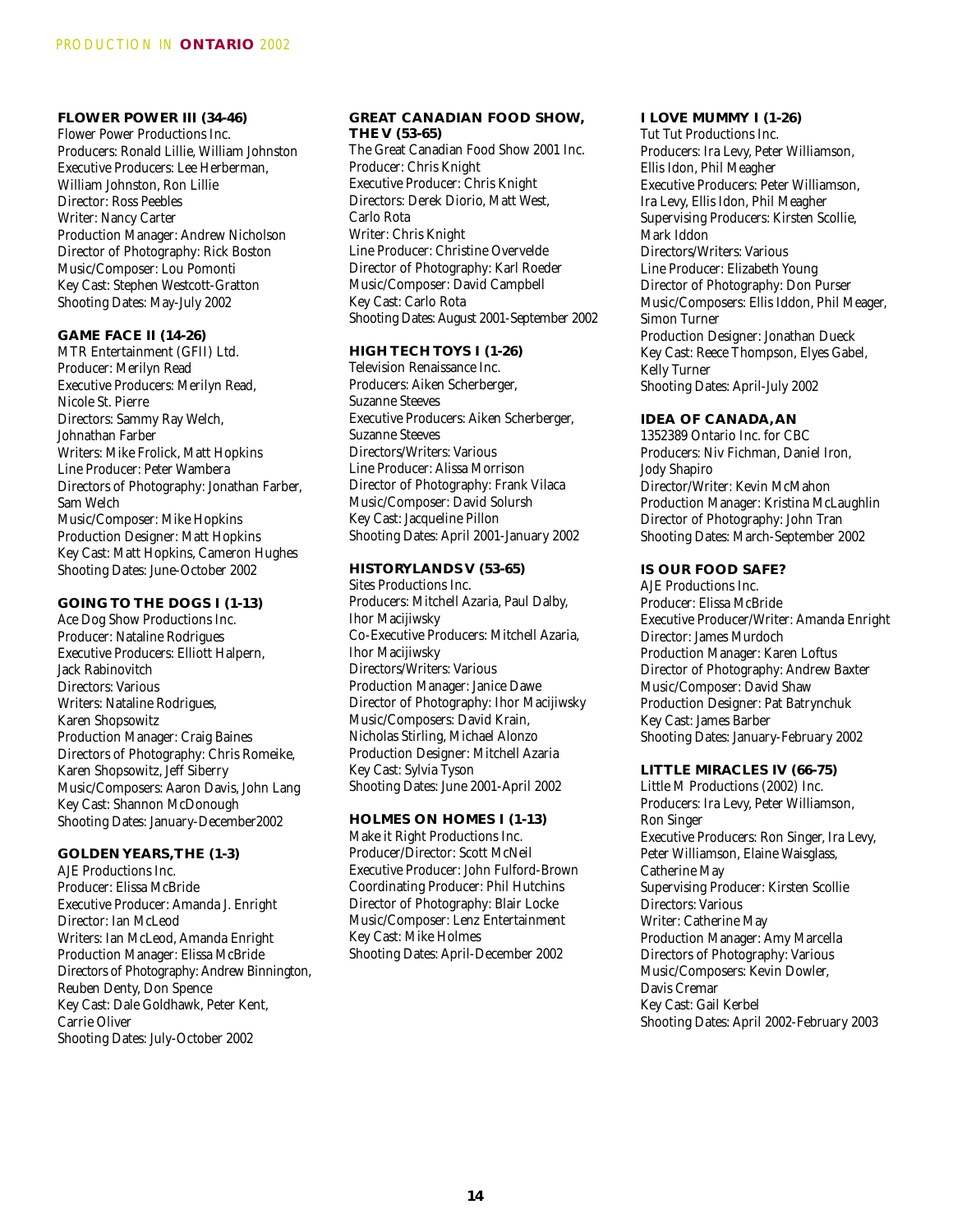# **LOST BATTLEFIELDS**

Mount Sorrel Productions Inc. Producers: Peter Williamson, Ira Levy Executive Producers: Ira Levy, Peter Williamson Supervising Producer: Kirsten Scollie Director: Peter Williamson Writer: Gilbert Reid Production Manager: Brad Clarke Director of Photography: Eric Shurman Music/Composer: Richard Pell Key Cast: R.H. Thompson, Norm Christie Shooting Dates: July 2002

#### **MANIC ORGANIC I (1-13)**

Manic Organic Productions Inc. Supervising Producer: Kirsten Scolie Producers: Ira Levy, Craig Thompson, Peter Williamson Executive Producers: Ira Levy, Craig Thompson, Peter Williamson Director: Gail Harvey Writer: Ann Swerdfager Production Manager: Craig Thompson Director of Photography: Ludek Bogner Music/Composer: Richard Pell Key Cast: Antony John Shooting Dates: August 2002-May 2003

#### **MANUFACTURING TALENT:THE HISTORY OF THE FACTORY**

Big Star Production Services Ltd. Producer/Director/Writer: Jim Henshaw Executive Producers: Frank Deluca, Giacomo Moncada Line Producer/Production Manager: Josie Genovese Director of Photography: Jonathan Williams Key Cast: Ken Gass Shooting Dates: March-April 2002

#### **MARRIAGE IN MUSIC, A**

Zephyr Films Ltd. Producer/Writer: Sharon Keogh Director: David Acomba Production Manager: Kirstie Smith Director of Photography: Derek Rogers Music/Composers: Anton Kuerti, Louis Vierne, Cesar Franck Production Designer: Russell Chick Key Cast: Kristine Boygo, Anton Kuerti Shooting Dates: February-March 2002

# **MED STUDENTS I (1-13)** (aka McMASTER)

McMaster Productions Inc. Producers: Catherine May, Kirsten Scollie Executive Producers: Ira Levy, Peter Williamson, Ron Singer Directors: Various Associate Producer: Brad Clarke Production Manager: Amy Marcella Directors of Photography: Various Music/Composer: David Krain Key Cast: Michael Cram Shooting Dates: Dec 2001-July 2002

#### **MONEY WORLD III** Moneyworld Media Inc.

# **MOTHERS AND DAUGHTERS 1 (1-13)**

Mothers & Daughters Productions Inc. Producer: Barri Cohen Story Producer: Leslie Cote Supervising Producer: Kirsten Scollie Executive Producers: Ira Levy, Peter Williamson Director: Leslie Cote Production Manager: Brad Clarke Directors of Photography: Don Spence, Mark Caswell, Jeff Siberry, Shooting Dates: August 2002-March 2003

### **MY LIFE AS A MOVIE**

Life As A Movie Productions Inc., an Alliance Atlantis company Producer: Vibika Bianchi Executive Producers: Jeff Olde, Suzanne Gladstone, John Davies Directors: Josh Levy, Gary Burns Writers: Jordan Susman, Danny Salles Production Manager: Andrew Cullen Director of Photography: Luc Montpellier, Jason Tan Music/Composer: John Abram Production Designer: Peter Cosco Key Cast: Brooke D'Orsay, Nancy Harewood Shooting Dates: January 2002

#### **MYSTERIES OF SACRED SITES**

Natural Mysteries Productions Inc. Producer: John La Rose Executive Producers: Ronald Lillie, William Johnston, Lee Herberman, Richard Borchiver Writers: David Bedard, John LaRose, Stephen Milton Director of Photography: Damir Chytil, Ian Kerr Music/Composers: Eric Cadesky, Nick Dyer Shooting Dates: April-October 2002

#### **NEW YEAR'S RESOLUTIONS I (1-6)**

New Year's Resolutions Inc. Producer: Andrea Nemtin Directors: Maureen Judge, Corneila Principe, Karen Shopsowitz Writer: Karen Dougherty Director of Photography: Peter Walker Shooting Dates: December 2001-April 2002

# **OFF THE HARDWOOD I (1-24)**

R.W.D. Productions Inc. Executive Producer/Director: Rick Davis Writers: Rick Davis, Paul Jones Directors of Photography: Willie Lypko, Mike Schefel, Paul Steinberg Music/Composers: John Larmond, Wayne Braver Production Designer: Michael Nesbitt Key Cast: Paul Jones, Brian Dunstan Shooting Dates: October 2001-April 2002

#### **OPEN HEART**

AAC Fact/ First Person Productions Inc. for Discovery Health Channel (Canada) Producer: Jennifer Horvath Executive Producers: Ian MacLeod, Barbara Boyden Director: Daniel Berman Directors of Photography: Terry Zazulak, Bongo, Howard Bachman Music/Composer: Joel Silver Key Cast: Mary Hynes Shooting Dates: February-March 2002

# **OPENING SOON, I (1-13)**

RAE TV Inc. Producer: Rachel Low Executive Producers: Rachel Low, Timothy O'Brien Directors: Various Production Manager: Simon Watts Directors of Photography: Various Music/Composer: Tom Third Key Cast: Mitch Cutler Shooting Dates: October 2000-February 2002

# **OTTAWA:TECHNICALLY FUNNY, I (1-6)**

Distinct Features Inc. Producer/Director: Derek Diorio Writers: Dan Lalande, Rick Kaulbars Production Manager: Antonia Iachetti Director of Photography: Michael Tien Music/Composers: Scott Patterson, David Burns Production Designer: Shuca Chalifour Key Cast: Derek Diorio, Dan LaLande Shooting Dates: October 2001-January 2002

**OUI, JE LE VEUX, I (1-26)**  SEI Productions Inc. Producer: Susan Stranks Executive Producers: Ronald Lillie, William Johnston, Lee Herberman Director: Margeurite Cleinge-Green Production Manager: Micheline Shoebridge Directors of Photography: Christian Bielz, Michel Pelletier Shooting Dates: May-August, 2002

#### **OUT OF BOUNDS...WITH JOHN OAKLEY, I (1-65)**

Summerhill Sports Inc. Producer: Jeff Blundell Executive Producer: William Johnston, Lee Herberman, Ronald Lillie Director: Michael Smith Production Manager: Hartley Gorenstein Director of Photography: Rick Boston Music/Composer: Nicholas Sterling Key Cast: John Oakley Shooting Dates: August-November 2002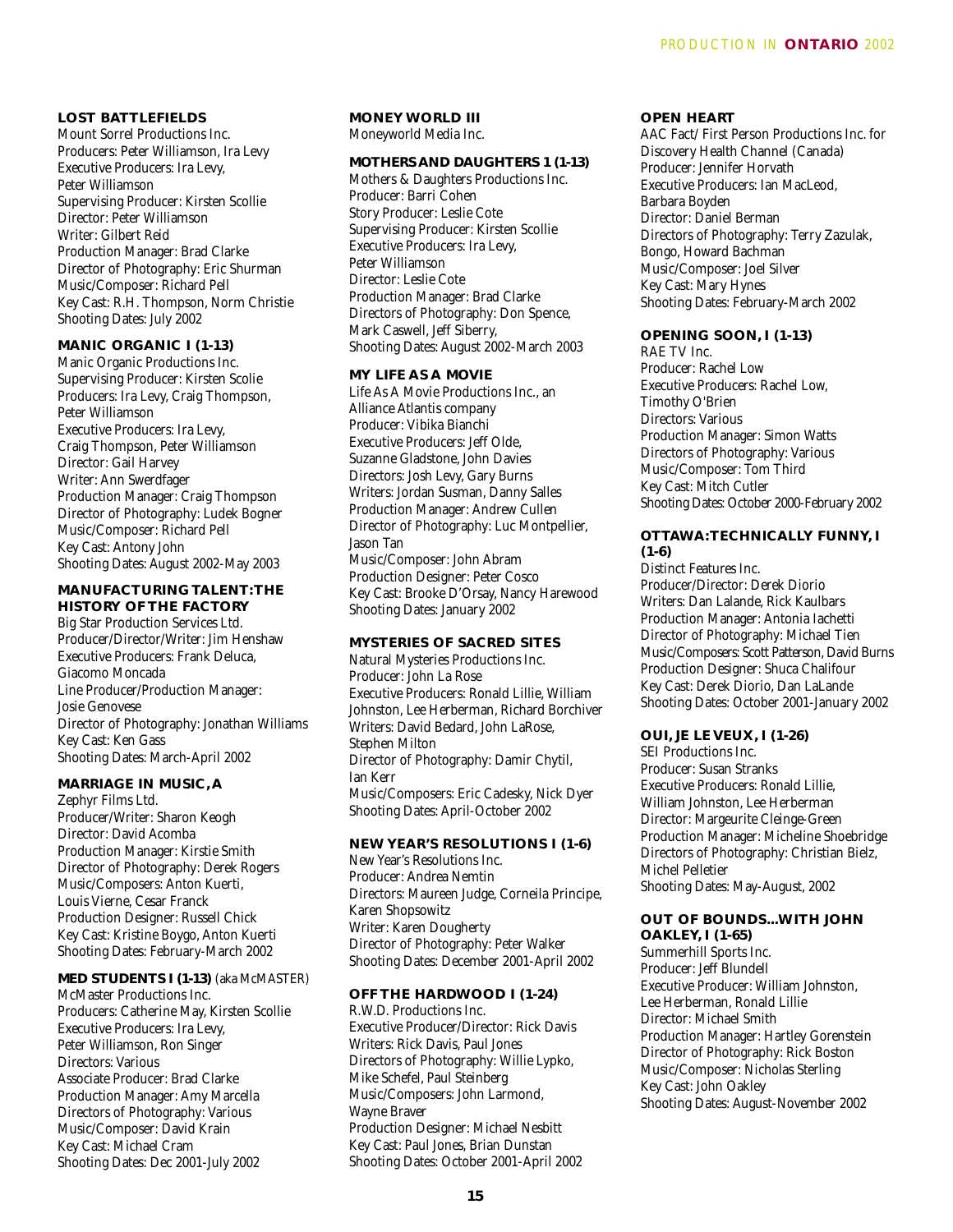# **PAROLE BOARD**

Parole Productions Inc. Producer: Jim McKenna Supervising Producer: Kirsten Scollie Executive Producers: Ira Levy, Peter Williamson Director/Writer: Jim McKenna Production Manager: Stephanie Carbert Directors of Photography: Mark Caswell, Jeff Siberry, Stephen Adamcryck Shooting Dates: August 2002-February 2003

#### **PEANUTS**

Bar Harbour Films Inc. Producers: Catherine Swing, Martin Harbury Director/Writer: Martin Harbury Production Manager: Catherine Swing Director of Photography: Terry Zazulak Music/Composer: Ray Montford Key Cast: Taborah Johnson Shooting Dates: July 2001-February 2002

## **PILOT SEASON I (1-13)**

Pilot Season Productions (Ontario) Inc. Producers: David York, James (Jim) Brown Executive Producers: Tom Parkhouse, Glen Salzman, David York Directors: Daf Palfrey, Christine Alezviakis, James (Jim) Brown Writer/Line Producer: James (Jim) Brown Production Manager: Marianne Kushmaniuk Directors of Photography: Steven Adamcryck, Phil Britton, Rob Garrard Shooting Dates: February-November 2002

# **PLANET PARENT III (27-39)**

Planet Parent Inc. Producer/Writer: Leanna Crouch Executive Producers: Leanna Crouch, Jesse Fawcett, Arnie Gelbart Director: Leslie Merklinger Production Manager: Shellie Rubin Director of Photography: Chris Elias Music/Composer: Geoffrey Bennett Key Cast: Kate Tavender Shooting Dates: March-June 2002

# **PLANET PARENT IV (40-52)**

Planet Parent Inc. Producer/Writer: Leanna Crouch Executive Producers: Leanna Crouch, Jesse Fawcett, Arnie Gelbart Director: Leslie Merklinger Production Manager: Shellie Rubin Directors of Photography: Chris Elias, Brian Marleau Music/Composer: Geoffrey Bennett Key Cast: Kate Tavendar Shooting Dates: June-September 2002

#### **PUNCH LIKE A GIRL I (1001-1006)**

Punch Like a Girl Productions Inc. Producers/Directors/Writers: Justine Pimlott, Maya Gallus Executive Producer: Moira Holmes Production Manager: Leorra Newman Directors of Photography: Various Shooting Dates: February- June 2002

# **REAL RENOS II (2014-2026)**

Brillig Pictures Ltd. Producers: Linda McEwan, Gregory Sheppard Executive Producers: Gregory Sheppard, Linda McEwan Director/Writer: Linda McEwan Directors of Photography: Alister Bell, Mathew Matysiak Music/Composer: Kurt Swinghammer Key Cast: Neil Davies, Jim Caruk Shooting Dates: May-November 2002

# **RIGHT FIT,THE I (1-26)**

4049667 Canada Inc. Producer/Writer: Leanna Crouch Executive Producers: Arnie Gelbart, Jesse Fawcett, Leanna Crouch Director: D'Arcy Butler Production Manager: Shellie Rubin Directors of Photography: Various Music/Composer: Sandro Mancino Key Cast: Michelle McCree Shooting Dates: June-October 2002

#### **ROBINSON CRUSOE:THE TRUE STORY**

True Caruso Pictures Inc., Cinenova **Productions** Executive Producer: Jane Armstrong, David Lint Producer/Director: Christopher Rowley Writer: Mike Lavoie Line Producer: Alex Khan Production Manager: Kelvin Fosberry Director of Photography: John Crawford, Harry Makin Shooting Dates: September-October 2002

**ROOM SERVICE III (3040-3065)** Room Service Productions Inc., Primevista Television Inc. Producers/Writers/Production Managers: Michael Prini, Sarah Richardson Executive Producers: Michael Prini, Stephen Stohn Director: Blair Harley Director of Photography: Paul Freer Music/Composer: David Krystal Production Designers: Various Shooting Dates: April-July 2002

#### **ROOM SERVICE IV**

Room Service Productions Inc., Primevista Television Inc. Producers/Writers/Production Managers: Michael Prini, Sarah Richardson Executive Producers: Michael Prini, Stephen Stohn Director: Michael Prini, Blair Harley Production Manager: M. Jessica Cotton Director of Photography: Rick Boston Music/Composer: David Krystal Production Designers: Various Shooting Dates: November-December 2002

#### **SCIENCE HIGHWAY, I (1-13)**

Science Highway Productions Inc. Producers: Shirley Gulliford, Michael Lennick Executive Producers: Michael Lennick, John Migicovsky, Edmund Glinert Director/Director of Photography: Michael Lennick Writers: Michael Lennick, Ricki Glinert Production Manager: Shirley Gulliford Music/Composers: Eric Robertson, Claude Desjardins Key Cast: Graham Greene Shooting Dates: April-May 2002

# **SEEKING SHELTER**

(aka SEEKING SALVATION) Travesty Productions Inc. Producer: S. Wyeth Clarkson, Phillip Daniels Director/Writer/Director of Photography: Phillip Daniels Shooting Dates: July-November 2002

# **SIZZLE WITH MICHAEL P. CLIVE**

AJE Productions Inc. Producer: Amanda J. Enright Executive Producer: Amanda J. Enright Directors: Sidney M. Cohen, Dennis Saunders Writers: Amanda Enright, Kirstie Smith, Karen Yarosky Production Manager: Catherine Swing Director of Photography: Andrew Baxter Music/Composers: Chris Gauthier, Peter Tong Director of Photography: Andrew Baxter Key Cast: Michael P. Clive

# **SKETCH TROOP I (1-10)**

Chas Hay Productions Corp. Executive Producers: Tim Progosh, Chris Hay, Chris Vokes Directors: Chas Hay, Bob Sorger Writer: Tim Pogash Production Manager: Dominic Stubbs Director of Photography: Brian Harper Music Composer: Rob McLean Key Cast: George Buza Shooting Dates: April-August 2002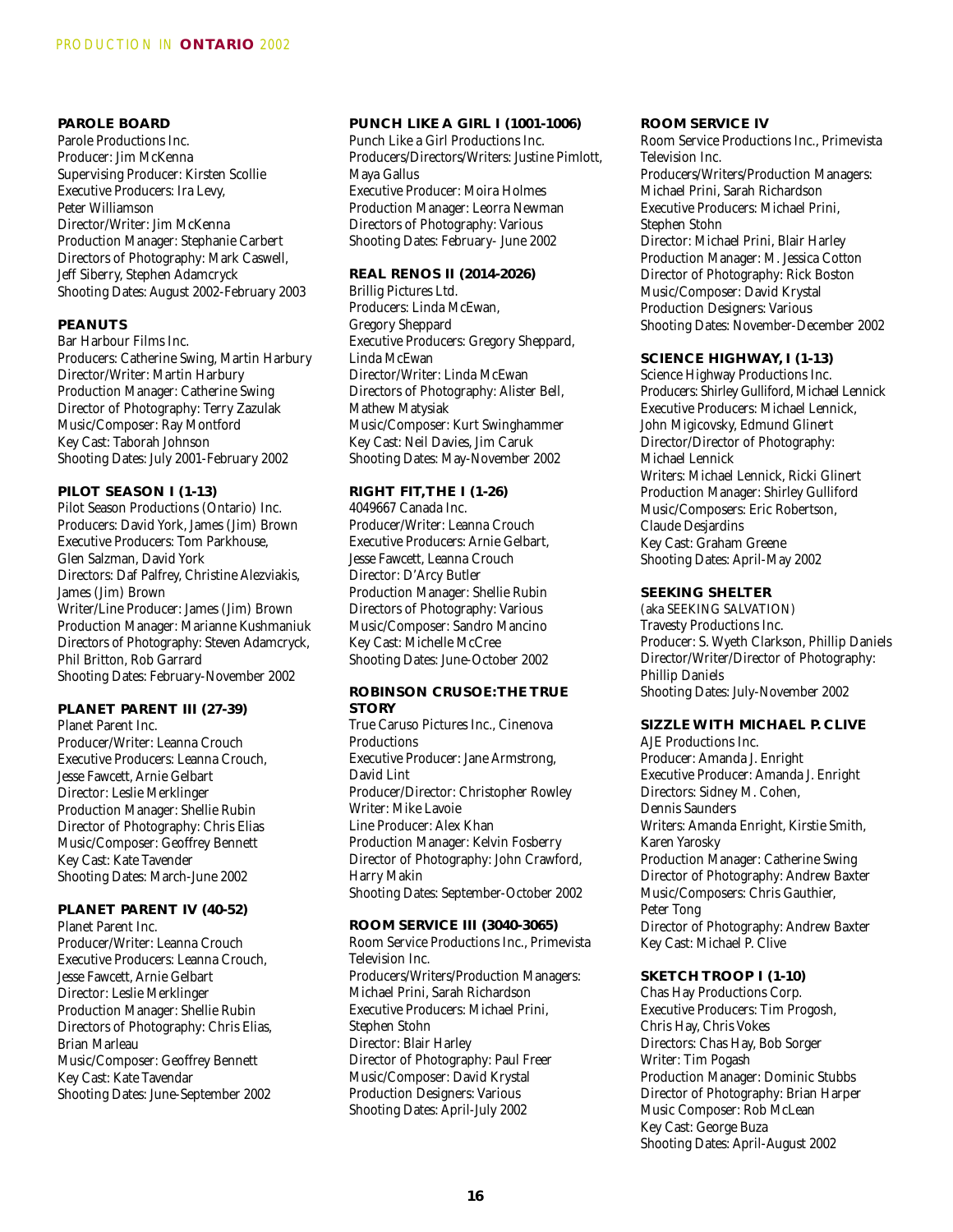**SKIN DEEP, IV (53-65)**  Being Human Productions IV Inc. Producers: Amos Adetuyi, Rob Pazdro, Alfons Adetuyi Executive Producers: Alfons Adetuyi, Amos Adetuyi Director: Alfons Adetuyi Production Manager: Susan Tonna Director of Photography: John Grierson Music/Composer: Jennifer Noble Shooting Dates: July 2002-March 2003

# **SPIRIT OF THE TRAIL:THE STORY OF RELAY 2000**

Summerhill Productions Inc. Producer: Laura Mathews Executive Producers: Lee Herberman, Ronald Lillie, William Johnston Director: Lee Herberman Writers: Tim Richards, Laura Mathews Directors of Photography: Peter Warren, John Burnell, Rick Boston Music/Composer: Ian Thomas Key Cast: Laura Mathews Shooting Dates: February-September 2002

# **STORE,THE**

1492039 Ontario Inc., Sudden Storms Productions Inc. Producers: Jesse Ikeman, Justin Kelly, Jeff Glickman Executive Producer: Jesse Ikeman Director/Writer: Jeff Glickman Production Manager: Sam Melcik Director of Photography: Alexandre Ulleri Music/Composer: Nicholas Longstaff Production Designers: Pina Laberto, Karyn Filiatrault Key Cast: Patrick McKenna, Anna MacKay-Smith Shooting Dates: December 2001-January 2002

#### **STUPIDITY**

Stupidity Incorporated Producer: Shannon Brown Executive Producer/Director/Writer: Albert Nerenberg Line Producer: Shannon Brown Production Manager: Monica Kalmanovitch Shooting Dates: July-September 2002

#### **SWAP TV I (1-13)**

Trading Places Productions Inc. Producer: Kevin Gillis Executive Producers: Ira Levy, Peter Williamson Supervising Producer: Kirsten Scollie Co-Producers: Kristy Nordal, Heather Findlay, Tatyana Terzopoulos Directors: Various Production Manager: Stephanie Carbert Directors of Photography: Various Music/Composers: Jack Lenz, Asher Lenz Shooting Dates: April-July 2002

# **THRILL OF A LIFETIME I (1-13)**  1404367 Ontario Limited Producer: Stan Lipsey Executive Producer: Timothy O'Brien Directors: Various Production Manager: Simon Watts Directors of Photography: David Johns, Mary Kokkoros Music/Composer: Tom Third Key Cast: Colleen Rusholme Shooting Dates: July 2002-January 2003

## **TRAITOR! GREAT TRAITORS OF THE 20TH CENTURY**

AP Traitor Productions Inc., Associated Producers Ltd. for The History Channel Producer: Simcha Jacobovici Director: Roger Pyke Principal Cast: Felix Golubev, Leib Copman, Cynamin Maxwell, Chantal Maxwell, Warren Brown Shooting Dates: November 2002

#### **TROUBLE WITH BOYS,THE**

1526305 Ontario Inc. Producers: Michael McMahon, Kristina McLaughlin Executive Producer: Michael McMahon Director/Writer: Kenton Vaughan Production Manager: Kristina McLaughlin Directors of Photography: Mark Caswell, John Badcock Music/Composer: Kurt Swinghammer Key Cast: Katharine Asals Shooting Dates: May-June 2002

#### **TRUE MEANING OF CHRISTMAS SPECIAL,THE**

A Celebrated MTR Corporation Producers: David Himelfard, Dave Foley, Merilyn Read Executive Producers: David Himelfarb, Merilyn Read, Dave Foley Director/Writer: Dave Foley Line Producers: Sue Stranks, Barbara Jordan Production Manager: John Griffith Directors of Photography: Harry Makin, David Makin Production Designers: Rick Gajdecki, Shuca Chalifour Key Cast: Elvis Stojko, Dave Foley Shooting Dates: February-July 2002

# **YEAR OF THE LION**

CBC Television Producers: Moze Mossanen, Anna Nevallo Director/Writer: Moze Mossanen Line Producer /Production Manager: Paul Barkin Director of Photography: Michael Spicer Music/Composers: Laurel MacDonald, Philip Strong Production Designer: Wendy Morrow Key Cast: Roberto Campanella, Guylaine St. Onge, Ted Banfalvi, Noah Henne, Brianna Lombardo Shooting Dates: September 2002

#### **ZOO DIARIES, IV (34-64)**

Atlantic 9 Productions Inc. Producers: Howard Bernstein, Lon Appleby Executive Producers: Garry Blye, Mark Shekter Executive in Charge of Production: Joe Woodward Directors: Lon Appleby, Howard Bernstein Writer: Denis McGrath Director of Photography: Anatoly Grishko Music/Composers: Eric Cadesky, Nick Dyer Key Cast: Ben Gordon Shooting Dates: April-November, 2002



# **BLOBHEADS,THE**

Decode Entertainment, Decode/Blobheads Productions Inc. for CBC, VRAK, Nickelodeon-UK, ZDF Producers: John Delmage, Beth Stevenson Executive Producers: Steven DeNure, Neil Court, Richard Langridge, Howard Busgang Directors: Various Line Producer/ Production Manager: Suzanne Colvin-Goulding Director of Photography: George Hosek Production Designer: Marian Wihak, Marilyn Kiewiet Key Cast: Johnathan Malen, Shauna Mac Donald, John Fitzgerald Jay, Gerri Hall, Paula Brancati Shooting Dates: September 2002-January 2003

#### **HENRYS WORLD II (14-26)**

Henry's World Productions Inc., an Alliance Atlantis company for The Family Channel Producers: Alan Gregg, Marlene Schmidt Executive Producers: Ken Faier, Michael McGowan Writers: Various Production Designer: Prashant Miranda Key Cast: Samantha Reynolds, Tracey Moore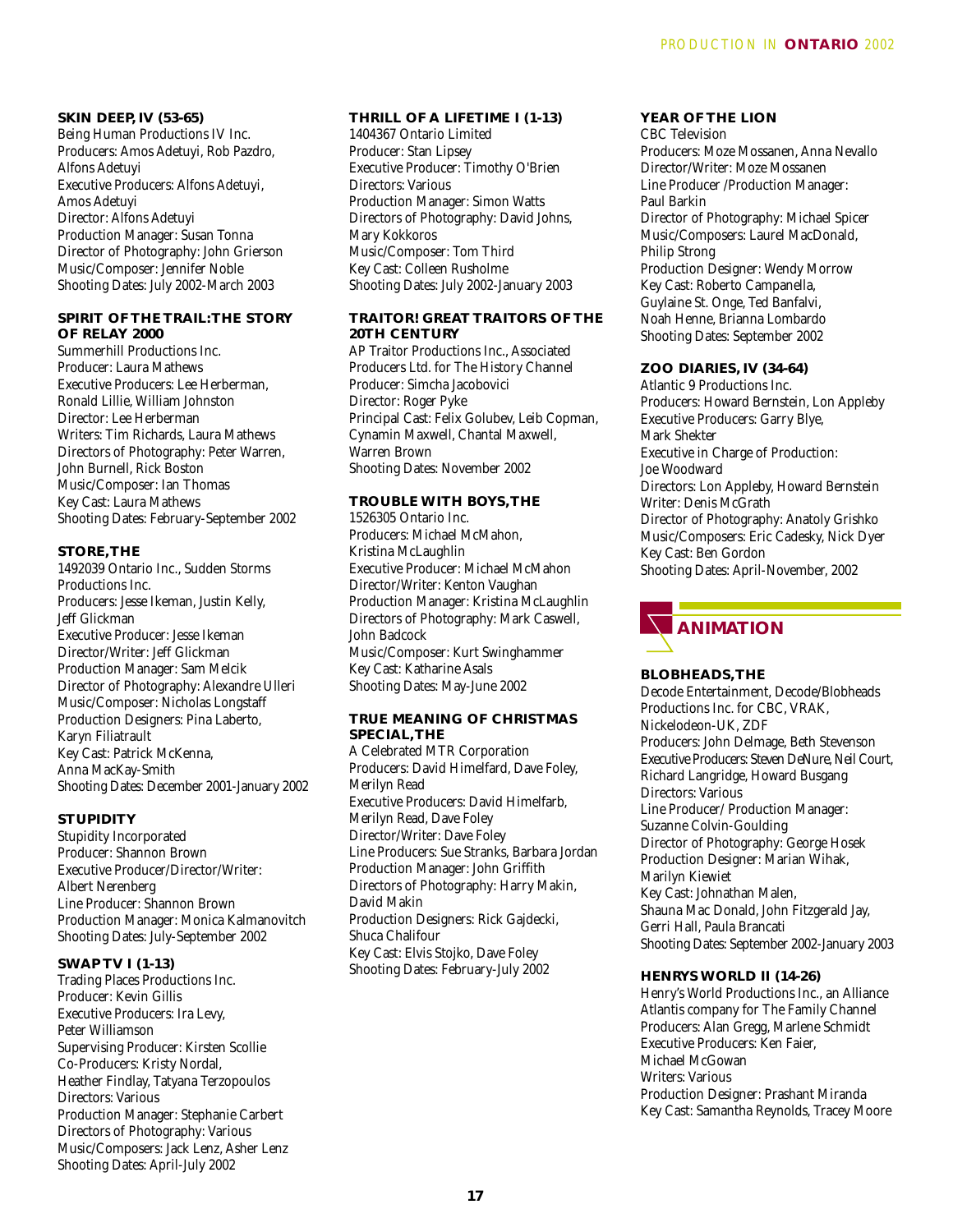# **HOZE HOUNDZ VI (66-78)**

Amberwood Productions (Hoze Houndz VI) Inc. Producer: Mark Edwards Executive Producer: Sheldon Wiseman Directors: Chris Roy, Stacey Eberschlag, Steve Neilson Writers: Various Production Manager: Maria Belisario Music/Composer: Edmund Eagan Production Designers: Ray Ocampo, Jason Mitrow, Armando Navarro Key Cast: Rick Jones Shooting Dates: June-November 2002

**HEY JOEL I (1-13)**  Hey Joel Productions Inc. Shooting Dates: June-December 2002

# **KEVIN SPENCER,V (68-80)**

Kevin Spencer Seasons Five Inc. Producer: Greg Lawrence Director: Dave Bigelow Writers: Greg Lawrence, Rick Kaulbars Music/Composer: Sérge Côté Key Cast: Greg Lawrence, Thomasin Langlands, Mike Wetmore Shooting Dates: May-October 2002

#### **MOLE SISTERS,THE I (1-13)**

Mole Sisters Productions Inc. Producers: Curtis Crawford, Claudine Massin Executive Producers: Frank Taylor, John Travers Director: Kervin Faria Writers: Clive Endersby, Catherine Sandford Production Manager: Phillip Wood Music/Composer: Guy Meredith Production Designer: Maria Kiriakov Key Cast: Maria Darling Shooting Dates: September-December 2002

#### **ROBOROACH II (19-26)**

RoboRoach Productions II Inc., a Portfolio Entertainment company Producers: Joy Rosen, Lisa Olfman Executive Producers: Joy Rosen, Lisa Olfman Director: Drew Edwards Writers: David Finley, Dan Smith Line Producer: Julie Stall Music/Composer: Tim Foy Production Designer: Knud Skov Key Cast: Scott Thompson, Ted Dkystra Shooting Dates: February-August 2002

#### **SECRET WORLD OF BENJAMIN BEAR,THE I (1-13)**

Amberwood Productions (Benjamin Bear) Inc. Producers: Mark Edwards, Ken Anderson Executive Producer: Sheldon Wiseman Director: Chris Schouten Writer: Jill Brett Production Managers: Cherylyn Brooks, Shannon Thomson Production Designers: Chris Schouten, Dave MacDougall Key Cast: Jonathan Crombie Shooting Dates: July-October 2002

## **SEEN,THE I (1-6)**

Smiley Guy Seen Inc. Producers: Adrian Carter, Jeremy Diamond Executive Producer: Jonas Diamond Directors: Denny Silverthorne, Adrian Carter Writers: Jeremy Diamond, Dave Craig Production Manager: Charles Dutrizac Music/Composer: Denny Silverthorne Shooting Dates: October 2001-June 2002

# **TELE-LITTE, I (1-13)**

Mediatique Inc. Producer: Daniele Caloz Directors: Yuval Daniel, Brigitte Berman Directors of Photography: Ben Sharp, Allen Piil, Robert Saad Music/Composer: Richard Fortin Production Designer: Naomi Lane Key Cast: Daniel Levesque, James O'Regan, Francois Klanfer, Rene Lemieux, Victor Trelles, Kathleen Munroe, Shawn Korson, Steven Bush, Leslie Faulkner, Sabrina Daniel, Jordan Allison, Tyson Tyukodi, David Reale, Danielle Nicole, Eugenie Gaillard, Curtis Harrison, Christinaj Schmidt, Aaron Ashmore, Paul Essiembre, Benjamin Gaudreault, Allan Aarons, Simon Girard, Natasha Greenblatt, Dylan Provencher, Melanie Scrofano, Radek Hajda Shooting Dates: August 2001-April 2002

**UNTALKATIVE BUNNY II & III (14-43)**  Untalkative Bunny 2001 Inc. Producers: Diane Craig, Alan Bowen Executive Producers: Wes Herring, Diane Craig, Alan Bowen, Fridaus Kharas Director: Shivan Ramsaran Writers: Various Line Producer: Robert Anderson Production Manager: Laurie Handforth Music/Composers: Wayne Bartlett, David Burns Art Director: Matt Grocutt, Chris Rayment Shooting Dates: February 2002-January 2003

#### **ZEROMAN I (1-13)**

Amberwood Productions (Zeroman) Inc. Producer: Mark Edwards Executive Producer: Sheldon Wiseman Directors: Chris Roy, Stacey Eberschlag Writer: Dan Smith Key Cast: Don Cherry, Ron MacLean, Doris Robers, Leslie Nielson Shooting Dates: March-June 2003